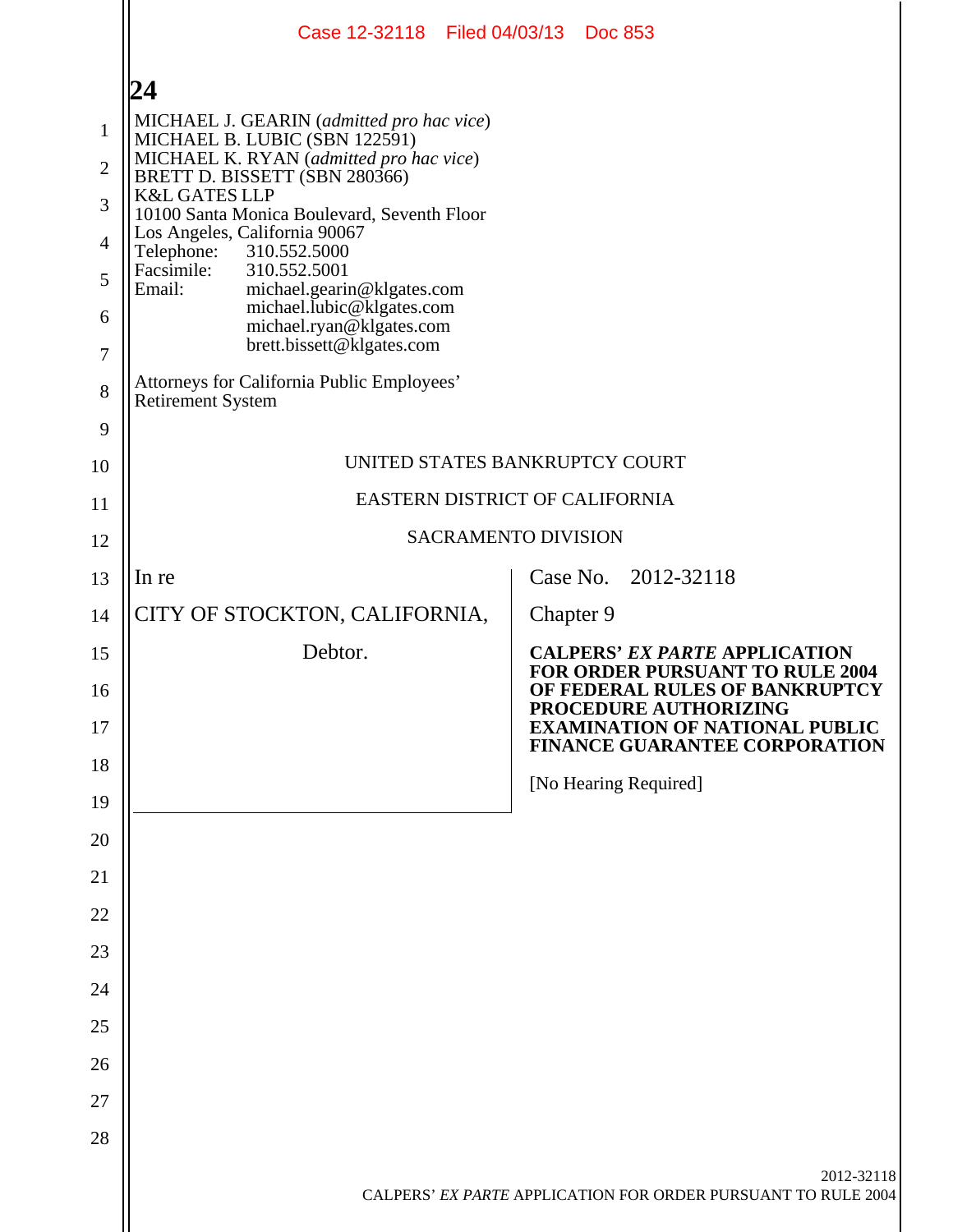The California Public Employees' Retirement System ("CalPERS") hereby moves the Court for an order authorizing CalPERS to conduct examinations, pursuant to Rule 2004 of the Federal Rule of Bankruptcy Procedure (collectively, the "Bankruptcy Rules"), of National Public Finance Guarantee Corporation ("National").

# **I.**

# **BACKGROUND**

On June 28, 2012, the City of Stockton, California (the "City") filed its chapter 9 petition under title 11 of the United States Code (the "Bankruptcy Code"). The Court determined that the City was eligible for relief under chapter 9 and entered an order for relief on April 1, 2013. The City's *List of Creditors Holding 20 Largest Unsecured Claims* (Docket No. 4) lists among the largest unsecured creditors of the City, claims which relate to various municipal bonds issued by the City, totaling in excess of \$256 million. As has been alleged by parties appearing in the case who have been denominated as the "Capital Market Creditors," which include National, the institutions that provided purported credit enhancements to the City in connection with these bond issuances, in the form of bond insurance, are the ultimate parties in interest with respect to the City's insured bond obligations.

23 24 25 26 27 CalPERS is a party in interest to this case. CalPERS administers the pension and retirement benefits provided by the City to its employees and retirees. Pursuant to California law, the CalPERS Board of Administration has plenary authority and fiduciary responsibility for the investment of moneys and the administration of the Public Employees' Retirement System (the "PERS"). CalPERS is responsible for the administration of the system in a manner which assures the prompt delivery of benefits to participants in the system. The City has expressed its intention to retain the benefits of its participation in the PERS and has continued to fulfill its legal obligations as a participant in the PERS post-bankruptcy. The Capital Markets Creditors, and National in particular, have made clear their intentions to disrupt the City's relationship with CalPERS and to coerce the City to violate State laws governing its relationship with CalPERS. *See*, *e.g.*, Cal. Gov. Code § 20831 (participant may not refuse to pay required contributions as determined by CalPERS within prescribed deadlines).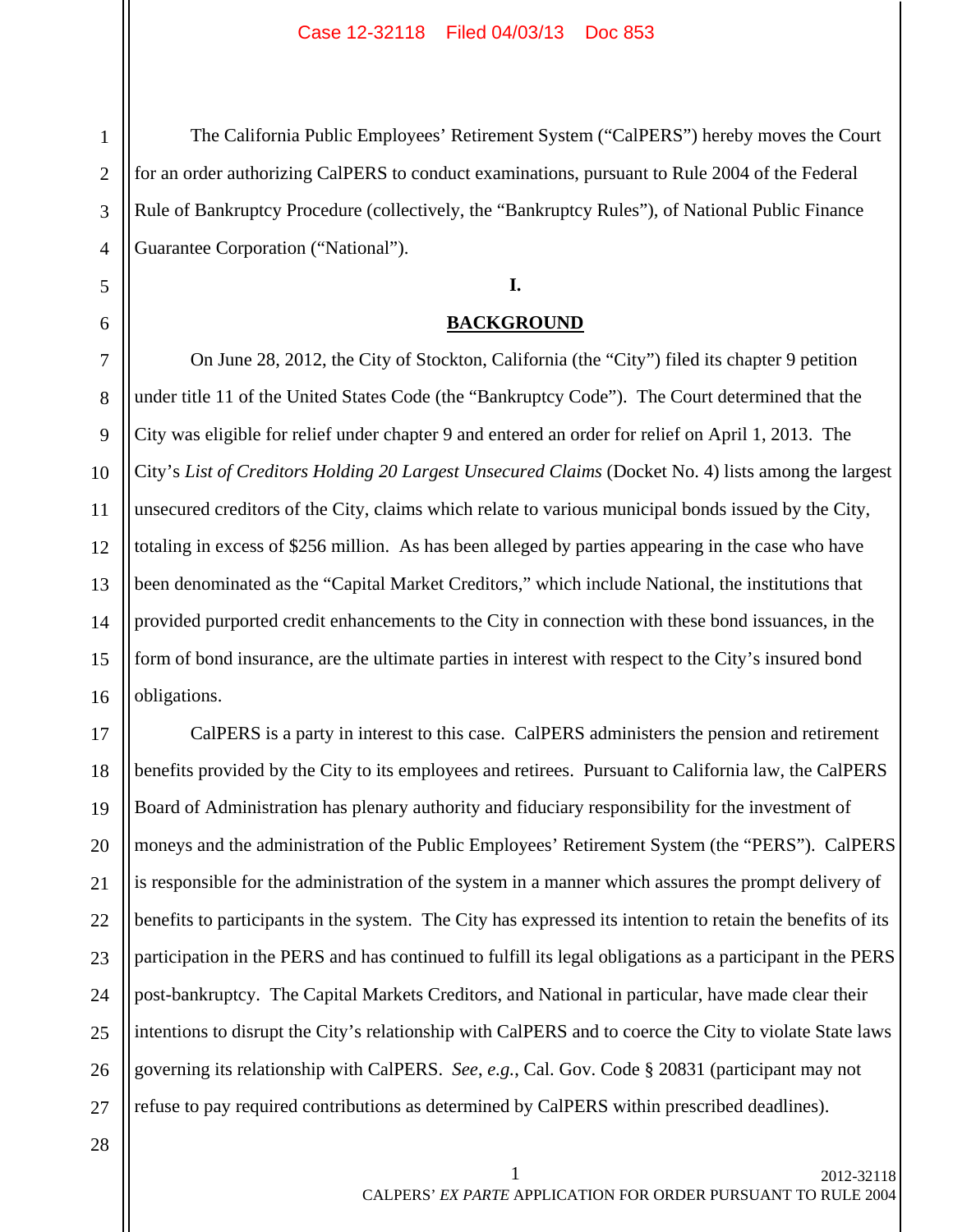6 National, and the other Capital Markets Creditors, argue that the consequences of the financial risks they contracted to accept are unfair unless the City's employees and retirees and the public employee retirement system of the State of California shoulder the financial burdens of the City in order to provide an enhanced return to Capital Markets Creditors. CalPERS disagrees. National and the other Capital Markets Creditors have made representations regarding their expected return under the preliminary plan proposed by the City (the "Ask") which are inaccurate.

7 8 9 10 11 12 13 14 The lack of agreement between CalPERS and the Capital Markets Creditors on these issues and others are core to the progress and outcome of the City's bankruptcy case. Indeed, this Court recently noted that the Capital Markets Creditors have set their sites on CalPERS and "CalPERS is in the crosshairs for a dispute" come plan confirmation time. *Reporter's Transcript of Proceedings (Finding of Fact and Conclusions of Law)*, dated April 1, 2013, at p. 45. Given the Capital Markets Creditors' dogged focus on CalPERS, CalPERS should be entitled to undertake comprehensive discovery of National so that it may be able to adequately address any attacks lodged by National (and others) at the time of plan confirmation. $<sup>1</sup>$ </sup>

15 16 17 18 19 In light of the importance of National's, as well as the other Capital Markets Creditors', claims in the case, and the need for CalPERS to understand the contours of these obligations within the context of this chapter 9 proceeding and any plan of adjustment, CalPERS seeks to conduct examinations of National and, potentially, other parties involved in the structuring and issuance of the bonds and bond insurance agreements.

20

21

22

23

24

25

26

 $\overline{a}$ 

//

//

27 28 <sup>1</sup> Notably, CalPERS was forced to expend hundreds of thousands of dollars responding to discovery propounded by the Capital Markets Creditors in connection with the dispute over the City's eligibility for bankruptcy protection.

2 2012-32118

CALPERS' *EX PARTE* APPLICATION FOR ORDER PURSUANT TO RULE 2004

1

2

3

4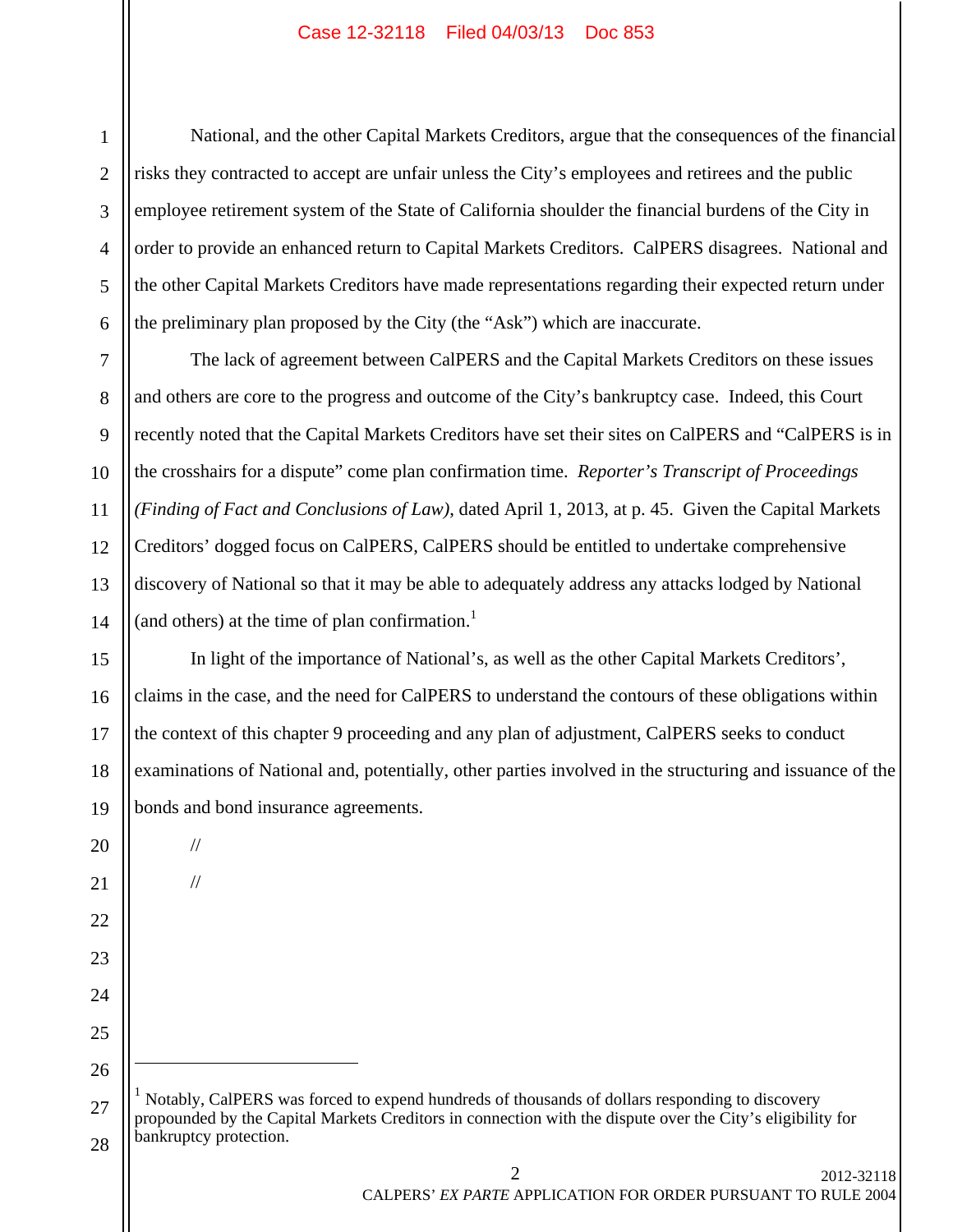| Case 12-32118 Filed 04/03/13 Doc 853                                                                                                                                                                                     |
|--------------------------------------------------------------------------------------------------------------------------------------------------------------------------------------------------------------------------|
|                                                                                                                                                                                                                          |
| II.                                                                                                                                                                                                                      |
| <b>DISCUSSION</b>                                                                                                                                                                                                        |
| Bankruptcy Rule 2004 provides that any party in interest may examine any entity on matters                                                                                                                               |
| that relate to:                                                                                                                                                                                                          |
| the acts, conduct, or property or to the liabilities and<br>financial condition of the debtor, or to any matter which<br>may affect the administration of the debtor's estate, or to the<br>debtor's right to discharge. |
| Fed. R. Bankr. Proc. 2004(b). "The attendance of an entity for examination and for the production of                                                                                                                     |
| documentsmay be compelled as provided in Rule 9016 for the attendance of a witness at a hearing                                                                                                                          |
| or trial." Fed. R. Bankr. Proc. 2004(c).                                                                                                                                                                                 |
| "The scope of Rule 2004 is broad, and an examination pursuant to this rule may extend to                                                                                                                                 |
| third parties who have had dealings with the debtor." In re Financial Corporation of America, 119                                                                                                                        |
| B.R. 728, 733 (Bankr. C.D. Cal. 1990). Examinations under Rule 2004 "can legitimately be in the                                                                                                                          |
| nature of a 'fishing expedition.'" In re Wilcher, 56 B.R. 428, 433 (Bankr. N.D. Ill. 1985) (citing In re                                                                                                                 |
| Vantage Petroleum Corp., 34 B.R. 650, 651 (Bankr. E.D.N.Y. 1983)).                                                                                                                                                       |
| The subjects of CalPERS' inquiries fall within the broad scope of discovery authorized by                                                                                                                                |
| Bankruptcy Rule 2004. Collectively, National and the other Capital Markets Creditors are asserting                                                                                                                       |
| the largest claims by dollar amount against the City. It is imperative for the other parties in this case                                                                                                                |
| to have an understanding of: (i) the underlying bond liabilities; (ii) the issuance of these securities;                                                                                                                 |
| (iii) how these liabilities may be addressed in this proceeding; and (iv) the City's claims against                                                                                                                      |
| National.                                                                                                                                                                                                                |
| The City is just one of the many municipalities and other governmental agencies that are                                                                                                                                 |
| currently pursuing litigation against the municipal bond insurance industry. See City of Stockton v.                                                                                                                     |
| Ambac Financial Group, Inc., et al., Case No. CGC-08-477848 (coordinated under Case No. CJC-                                                                                                                             |
| 08-004555) (pending in the Superior Court for the City and County of San Francisco). In particular,                                                                                                                      |
| the City alleges that: (i) the bond insurers conspired to maintain a "dual rating system," in which                                                                                                                      |
| municipal bonds were artificially maintained at lower bond ratings than similarly-situated corporate                                                                                                                     |
| entities so that municipalities were forced to purchase bond insurance; and (ii) the bond insurers' own<br>3<br>2012-32118<br>CALPERS' EX PARTE APPLICATION FOR ORDER PURSUANT TO RULE 2004                              |
|                                                                                                                                                                                                                          |

1

2

3

4

5

6

7

8

9

10

11

12

13

14

15

16

17

18

19

20

21

22

23

24

25

26

27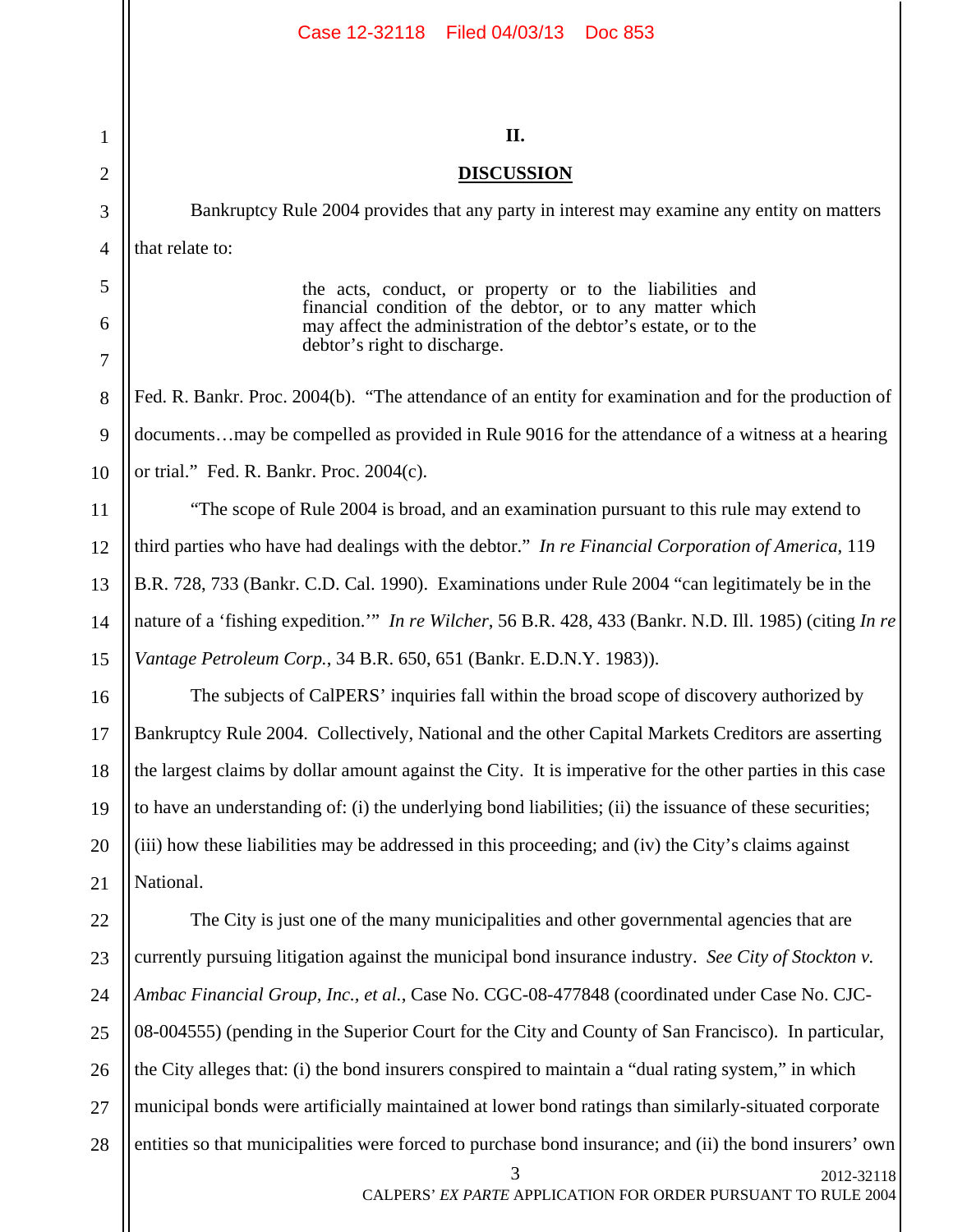1 2 3 4 5 ratings (*i.e.*, the basis for holding themselves out as creditworthy insurers) were significantly overstated in light of understated exposures to subprime mortgage securities. In essence, the City, like other municipalities, is arguing that bond insurance business is a sham. *See, e.g., In re Municipal Derivatives Antitrust Litigation*, Case No. 08-cv-02516 (S.D.N.Y) (alleging antitrust violations against various bond insurers).

6 7 8 9 10 11 12 13 14 15 16 Additionally, CalPERS seeks discovery as to National's own employee compensation practices in light of National's repeated objections to the fairness of the compensation of City employees. *See*, *e.g.*, *National Public Finance Guarantee Corporation's Objection to the City of Stockton's Qualifications Under Section 109(c)* (Docket No. 477), pg. 17 at lines 16-17 ("the protection of CalPERS benefits for the Mayor, city council and other City employees is clearly not in good faith."); *National Public Finance Guarantee Corporation's Supplemental Objection to the City of Stockton's Qualifications Under Sections 109(c) and 921(c)* (Docket No. 635), pg. 2 at lines 24-26 (arguing that primary purposes of City's chapter 9 case is to "maintain bloated CalPERS pensions doled out to its managers and employees"). Since National has placed at issue fairness of compensation including pension benefits, it is appropriate that parties in interest be able to gauge National's own standards in this regard by examining its compensation practices.

According to the City's records, the City has issued the following insured bonds, which are insured by National:

17

18

19

20

21

22

23

24

25

26

27

| <b>Issue</b>                                                                                                                  | Original<br><b>Principal</b><br><b>Amount</b> |
|-------------------------------------------------------------------------------------------------------------------------------|-----------------------------------------------|
| 2004 - Redevelopment Agency of the City of Stockton<br>Revenue Bonds, Series 2004 (Stockton Events Center -<br>Arena Project) | \$47,000,000.00                               |
| 2004 – Stockton Public Financing Authority Lease<br>Revenue Bonds, Series 2004 (Parking and Capital<br>Projects)              | \$32,785,000.00                               |
| 2006 – Stockton Public Financing Authority 2006 Lease<br>Revenue Refunding Bonds, Series A                                    | \$13,965,000.00                               |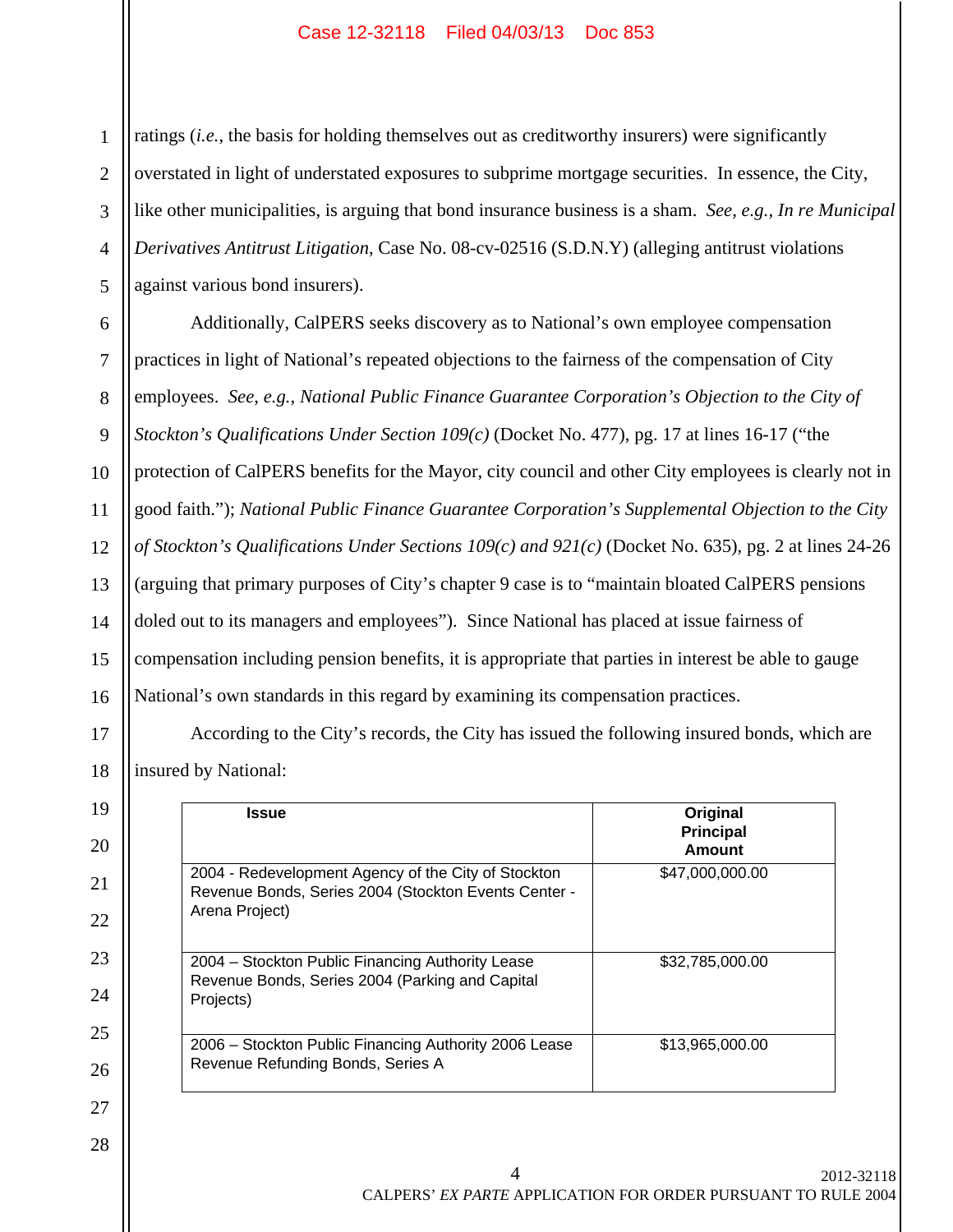CalPERS' proposed form of document subpoena to be issued to National is attached hereto as Exhibit A. Currently, the subpoena contemplates that National's counsel will accept service on behalf of National since CalPERS' counsel extended such professional courtesy in connection with the discovery previously sought by National from CalPERS.

 CalPERS requests authority to issue the document requests, and to subsequently notice depositions of National and its officers, directors, and/or other employees or representatives once CalPERS has had an opportunity to review the documents produced.

Additionally, CalPERS respectfully requests authority to conduct similar examinations of the affiliates, predecessors, and/or successors of National as may become necessary. CalPERS reserves its rights to seek additional discovery, and further relief from this Court, if necessary. In particular, CalPERS believes it may later require discovery from the underwriters and financial advisors that were involved in the City's insured bond issuances.

This Court generally grants applications to conduct examinations under Bankruptcy Rule 2004 on an *ex parte* basis. *See, e.g., In re Zacky Farms, LLC*, Case No. 12-37961 (Bankr. E.D. Cal. November 13, 2012) (order at Docket No. 290); *In re DeLiddo & Associates, Inc.*, Case No. 09- 90452 (Bankr. E.D. Cal. June 18, 2009) (order at Docket No. 49); *In re City of Vallejo, California*, Case No. 08-26813 (Bankr. E.D. Cal. May 17, 2010) (order at Docket No. 703; reconsidered in part at Docket Nos. 758 & 768).

//

//

1

2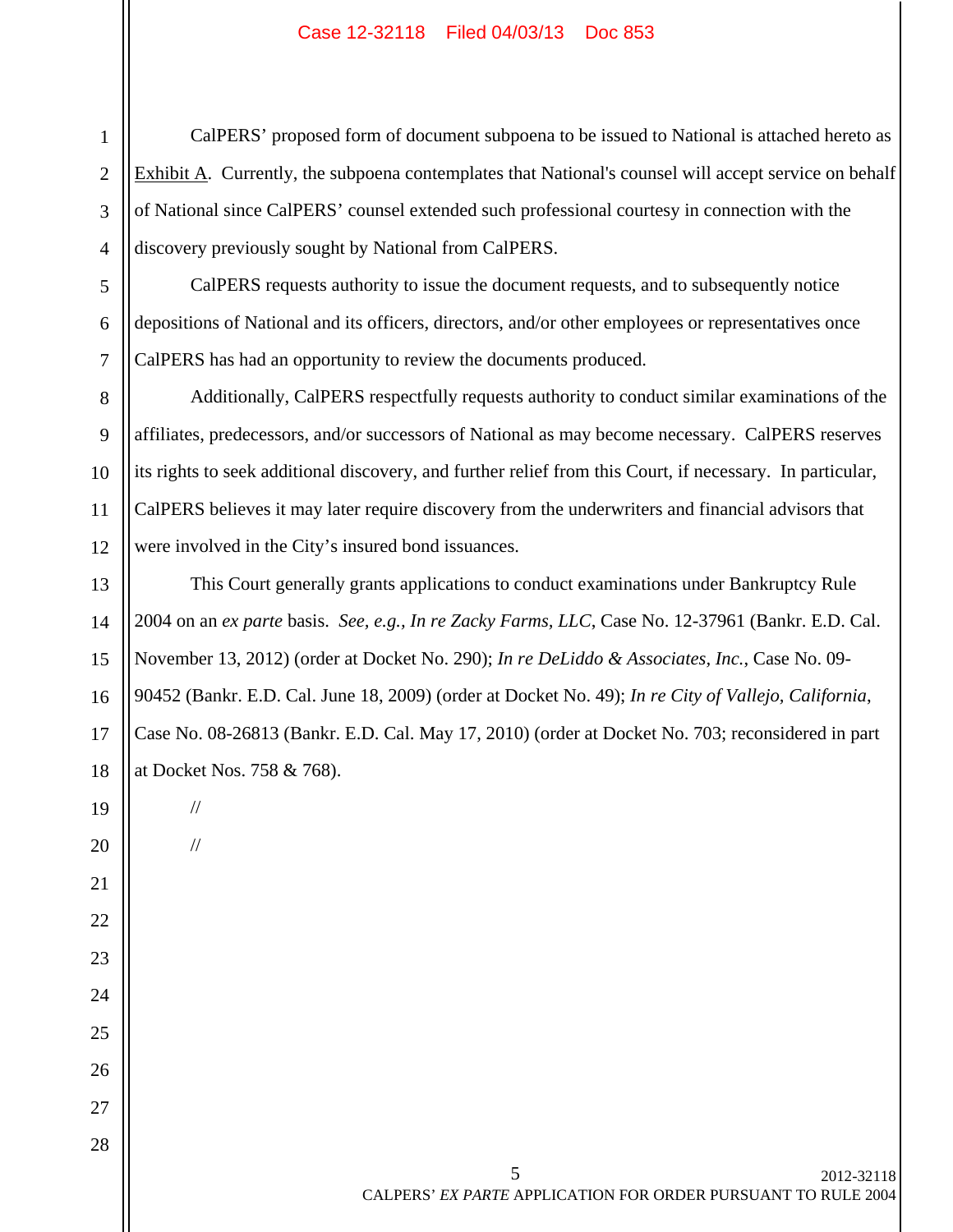|                     | Case 12-32118 Filed 04/03/13 Doc 853                                                         |                                                                                                   |
|---------------------|----------------------------------------------------------------------------------------------|---------------------------------------------------------------------------------------------------|
|                     |                                                                                              |                                                                                                   |
| 1                   |                                                                                              | III.                                                                                              |
| $\mathbf{2}$        |                                                                                              | <b>REQUESTED RELIEF</b>                                                                           |
| 3                   |                                                                                              | WHEREFORE, CalPERS respectfully requests that the Court enter an order authorizing                |
| $\overline{4}$<br>5 |                                                                                              | CalPERS to conduct examinations of National and issue the document requests attached as Exhibit A |
| 6                   | hereto, and grant such other reasonable and necessary relief as the Court deems appropriate. |                                                                                                   |
| 7                   |                                                                                              | Respectfully submitted,                                                                           |
| 8                   |                                                                                              | Michael J. Gearin                                                                                 |
| 9                   |                                                                                              | Michael B. Lubic<br>Michael K. Ryan                                                               |
| 10                  |                                                                                              | <b>K&amp;L GATES LLP</b>                                                                          |
| 11                  | Dated: April 3, 2013                                                                         | By: /s/ Michael B. Lubic                                                                          |
| 12                  |                                                                                              | Michael B. Lubic                                                                                  |
| 13                  |                                                                                              | Attorneys for California Public Employees'<br><b>Retirement System</b>                            |
| 14                  |                                                                                              |                                                                                                   |
| 15                  |                                                                                              |                                                                                                   |
| 16                  |                                                                                              |                                                                                                   |
| 17                  |                                                                                              |                                                                                                   |
| 18                  |                                                                                              |                                                                                                   |
| 19                  |                                                                                              |                                                                                                   |
| 20                  |                                                                                              |                                                                                                   |
| 21                  |                                                                                              |                                                                                                   |
| 22                  |                                                                                              |                                                                                                   |
| 23                  |                                                                                              |                                                                                                   |
| 24                  |                                                                                              |                                                                                                   |
| 25                  |                                                                                              |                                                                                                   |
| 26                  |                                                                                              |                                                                                                   |
| 27                  |                                                                                              |                                                                                                   |
| 28                  |                                                                                              |                                                                                                   |
|                     |                                                                                              | 6<br>2012-32118<br>CALPERS' EX PARTE APPLICATION FOR ORDER PURSUANT TO RULE 2004                  |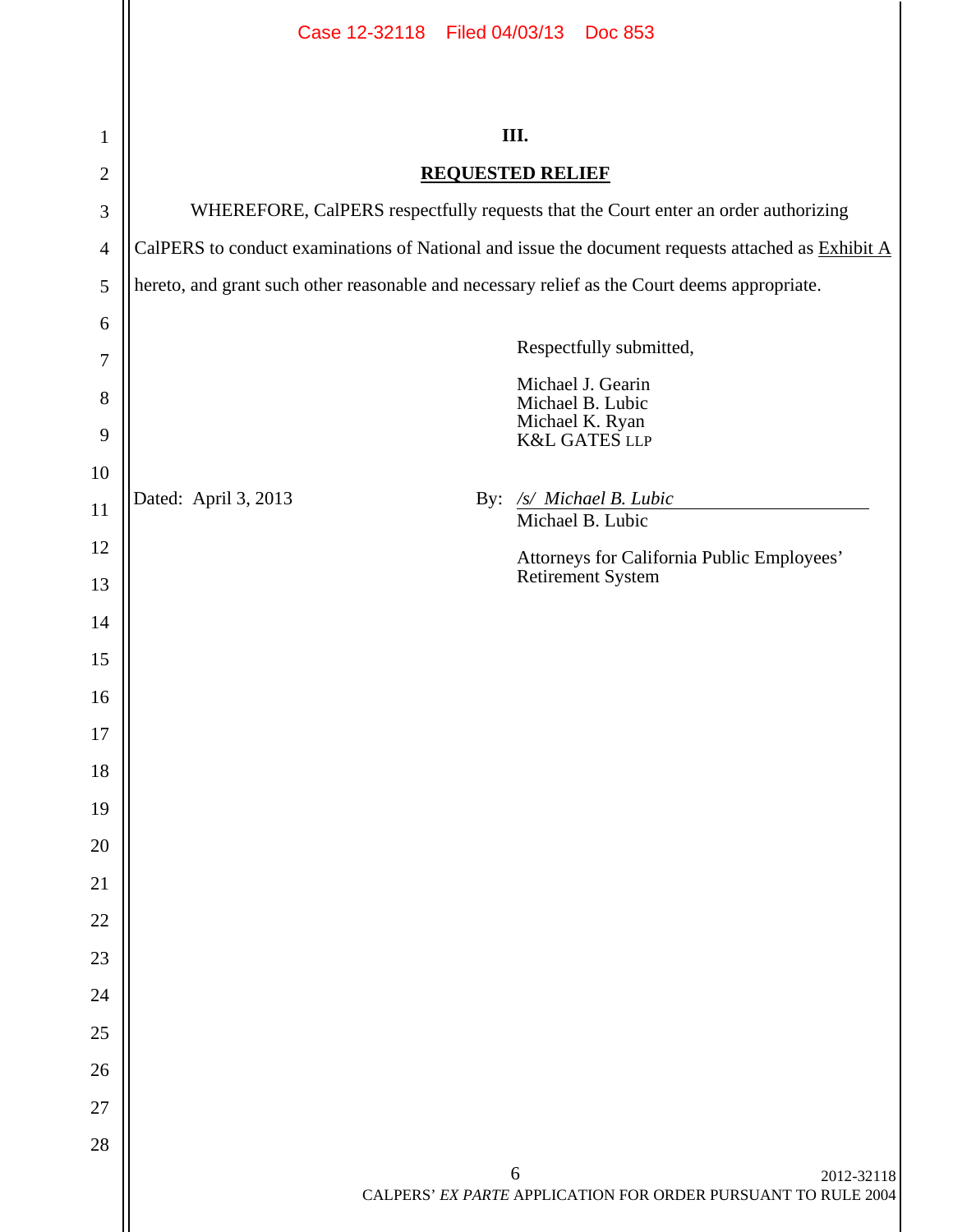# EXHIBIT A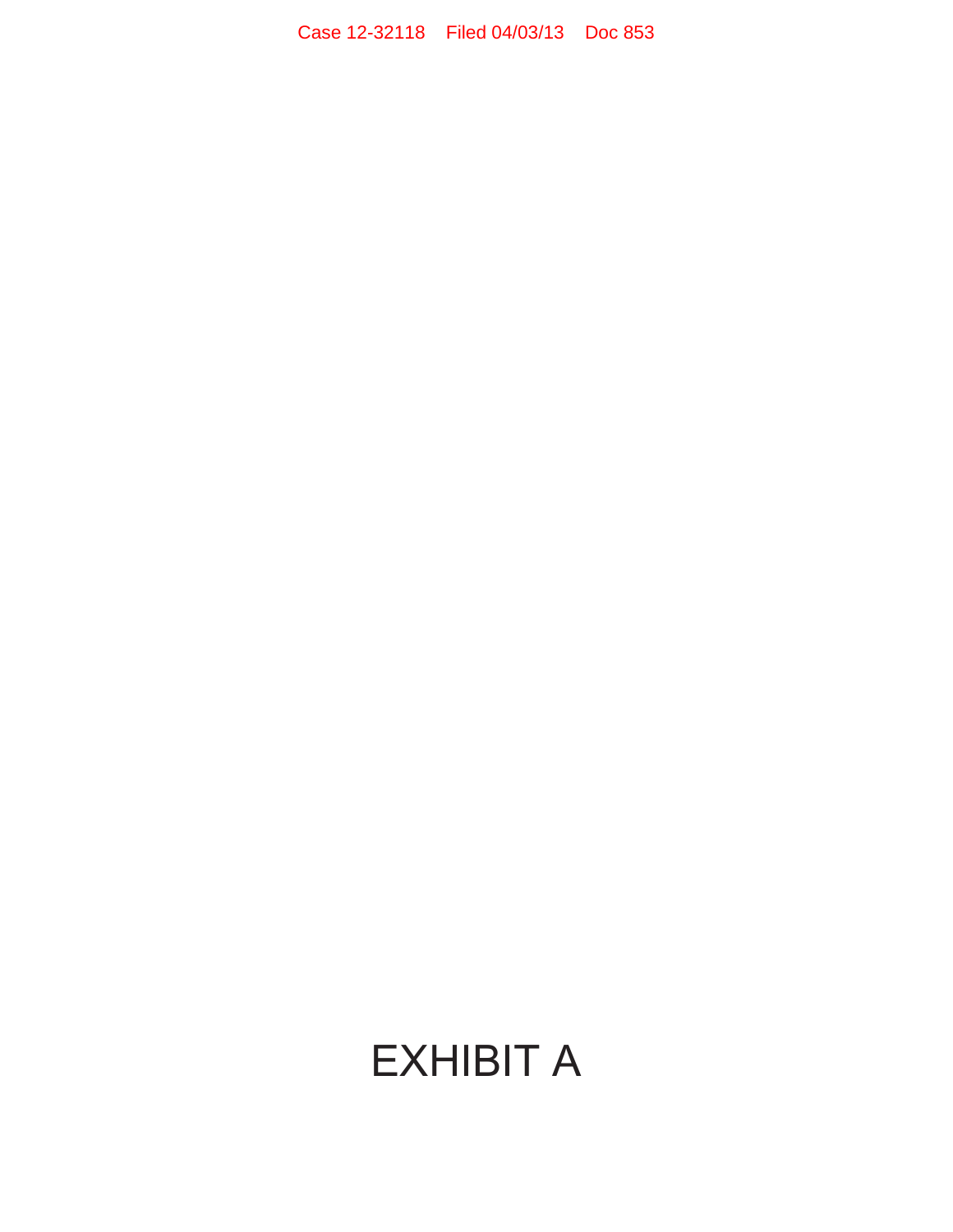B254 (Form 254 – Subpoena for Rule 2004 Examination)  $(12/07)$  Filed 04/03/13 Doc 853

| B254 (Form 254 – Subpoena for Rule 2004 Examination) $(12/07)$                                                                                                                                                                        |                                           |                      |         |  |  |
|---------------------------------------------------------------------------------------------------------------------------------------------------------------------------------------------------------------------------------------|-------------------------------------------|----------------------|---------|--|--|
| UNITED STATES BANKRUPTCY COURT - EASTERN DISTRICT OF CALIFORNIA                                                                                                                                                                       |                                           |                      |         |  |  |
| In re [Debtor Name(s)]:                                                                                                                                                                                                               | <b>SUBPOENA FOR RULE 2004 EXAMINATION</b> |                      |         |  |  |
| CITY OF STOCKTON, CALIFORNIA,                                                                                                                                                                                                         | Case No. * 2012-32118                     |                      | Chapter |  |  |
| TO:<br><b>National Public Finance Guarantee Corporation</b><br>Name<br>c/o Matthew M. Walsh, Winston & Strawn LLP<br>Address<br>333 S. Grand Avenue<br>Los Angeles, CA 90071-1543                                                     |                                           |                      |         |  |  |
| YOU ARE COMMANDED to appear and testify at an examination under Rule 2004, Federal Rules of Bankruptcy Procedure, at the<br>place, date, and time specified below. A copy of the court order authorizing the examination is attached. |                                           |                      |         |  |  |
| PLACE OF TESTIMONY                                                                                                                                                                                                                    |                                           | <b>DATE AND TIME</b> |         |  |  |
|                                                                                                                                                                                                                                       |                                           |                      |         |  |  |
| ★ YOU ARE COMMANDED to produce and permit inspection and copying of the following documents or objects at the place, date,<br>and time specified below (list documents or objects):<br>See Attached Rider                             |                                           |                      |         |  |  |
| <b>PLACE</b>                                                                                                                                                                                                                          |                                           | <b>DATE AND TIME</b> |         |  |  |
| <b>K&amp;L Gates LLP</b><br>Attn: Brett D. Bissett<br>10100 Santa Monica Boulevard, Seventh Floor<br>Los Angeles, CA 90067                                                                                                            |                                           | May __, 2013         |         |  |  |
| ISSUING OFFICER SIGNATURE AND TITLE                                                                                                                                                                                                   |                                           | <b>DATE</b>          |         |  |  |
| /s/ Brett D. Bissett                                                                                                                                                                                                                  |                                           | April __, 2013       |         |  |  |
| ISSUING OFFICER'S NAME, ADDRESS, AND PHONE NUMBER<br>Brett D. Bissett, 10100 Santa Monica Boulevard, Seventh Floor<br>Los Angeles, CA 90067<br>310-552-5000                                                                           |                                           |                      |         |  |  |

\* If the bankruptcy case is pending in a district other than the district in which the subpoena is issued, state the district under the case number.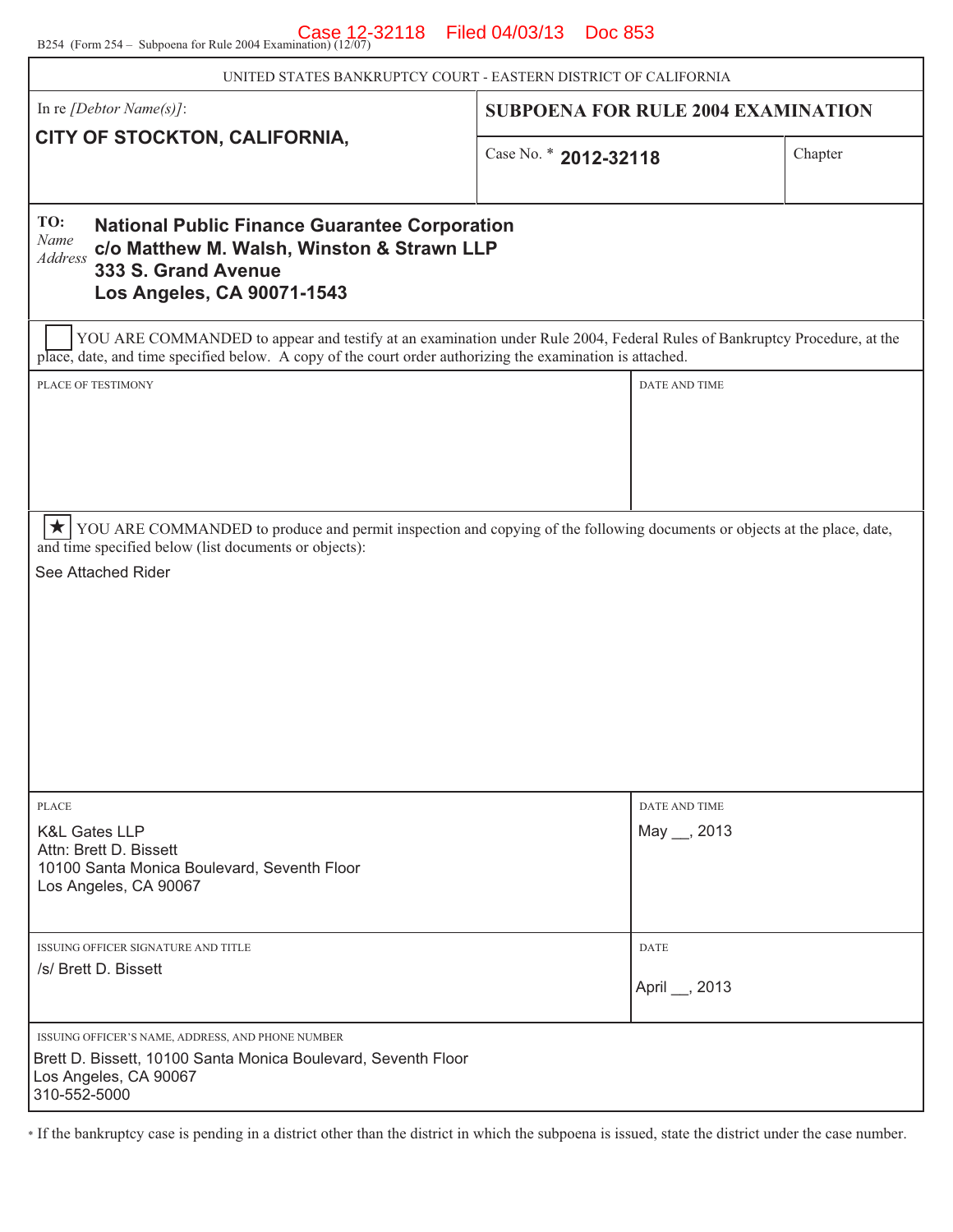#### PROOF OF SERVICE

|                        | <b>DATE</b> | <b>PLACE</b> |                          |
|------------------------|-------------|--------------|--------------------------|
| <b>SERVED</b>          |             |              |                          |
| SERVED ON (PRINT NAME) |             |              | <b>MANNER OF SERVICE</b> |
| SERVED BY (PRINT NAME) |             |              | TITLE                    |

## DECLARATION OF SERVER

I declare under penalty of perjury under the laws of the United States of America that the foregoing information contained in the Proof of Service is true and correct.

Executed on

DATE SIGNATURE OF SERVER

ADDRESS OF SERVER

Rule 45, Federal Rules of Civil Procedure, Subdivisions (c), (d), and (e), as amended on December 1, 2007, made applicable in cases under the Bankruptcy Code by Rule 9016, Federal Rules of Bankruptcy Procedure:

(c) Protecting a Person Subject to a Subpoena.

(1) Avoiding Undue Burden or Expense; Sanctions. A party or attorney responsible for issuing and serving a subpoena must take reasonable steps to avoid imposing undue burden or expense on a person subject to the subpoena. The issuing court must enforce this duty and impose an appropriate sanction — which may include lost earnings and reasonable attorney's fees — on a party or attorney who fails to comply

(A) Appearance Not Required. A person commanded to produce documents, electronically stored information, or tangible things, or to permit the inspection of premises, need not appear in person at the place of production or inspection unless also commanded to appear for a deposition, hearing, or trial.

(B) Objections. A person commanded to produce documents or tangible things or to permit inspection may serve on the party or attorney designated in the subpoena a written objection to inspecting, copying, testing or sampling any or all of the materials or to inspecting the premises — or to producing electronically stored information in the form or forms requested. The objection must be served before the earlier of the time specified for compliance or 14 days after the subpoena is served.<br>If an objection is made, the following rules apply:<br>(i) At any time, on notice to the commanded person, the serving pa

move the issuing court for an order compelling production or inspection.<br>(ii) These acts may be required only as directed in the order, and the order

must protect a person who is neither a party nor a party's officer from significant expense resulting from compliance.

(3) Quashing or Modifying a Subpoena. (A) When Required. On timely motion, the issuing court must quash or modify a subpoena that:

(i) fails to allow a reasonable time to comply;

(ii) requires a person who is neither a party nor a party's officer to travel more than 100 miles from where that person resides, is employed, or regularly transacts business in person — except that, subject to Rule 45(c)(3)(B)(iii), the person may be commanded to attend a trial

by traveling from any such place within the state where the trial is held;<br>
(iii) requires disclosure of privileged or other protected matter, if no<br>
exception or waiver applies; or exception or waiver applies; or<br>(iv) subjects a person to undue burden.

(B) When Permitted. To protect a person subject to or affected by a subpoena, the<br>issuing court may, on motion, quash or modify the subpoena if it requires:<br>(i) disclosing a trade secret or other confidential research, dev

commercial information;

(ii) disclosing an unretained expert's opinion or information that does not describe specific occurrences in dispute and results from the expert's study that was not requested by a party; or

(iii) a person who is neither a party nor a party's officer to incur substantial expense to travel more than 100 miles to attend trial

(C) Specifying Conditions as an Alternative. In the circumstances described in Rule 45(c)(3)(B), the court may, instead of quashing or modifying a subpoena, order appearance or

production under specified conditions if the serving party:<br>(i) shows a substantial need for the testimony or material that cannot be otherwise met without undue hardship; and

(ii) ensures that the subpoenaed person will be reasonably compensated.

(d) Duties in Responding to a Subpoena. (1) Producing Documents or Electronically Stored Information. These procedures apply to producing documents or electronically stored information:

(A) Documents. A person responding to a subpoena to produce documents must produce them as they are kept in the ordinary course of business or must organize and

label them to correspond to the categories in the demand. (B) Form for Producing Electronically Stored Information Not Specified. If a subpoena does not specify a form for producing electronically stored information, the person responding must produce it in a form or forms in which it is ordinarily maintained or in a reasonably usable form or forms.

(C) Electronically Stored Information Produced in Only One Form. The person responding need not produce the same electronically stored information in more than one form.

(D) Inaccessible Electronically Stored Information. The person responding need not provide discovery of electronically stored information from sources that the person identifies as not reasonably accessible because of undue burden or cost. On motion to compel discovery or for a protective order, the person responding must show that the information is not reasonably accessible because of undue burden or cost. If that showing is made, the court may nonetheless order discovery from such sources if the requesting party shows good cause, considering the limitations of Rule 26(b)(2)(C). The court may specify conditions for the

discovery. (2) Claiming Privilege or Protection.

(A) Information Withheld. A person withholding subpoenaed information under a claim that it is privileged or subject to protection as trial-preparation material must: (i) expressly make the claim; and

(ii) describe the nature of the withheld documents,

communications, or tangible things in a manner that, without revealing information itself privileged or protected, will enable the parties to assess the claim. (B) Information Produced. If information produced in response to a

subpoena is subject to a claim of privilege or of protection as trial-preparation material, the<br>person making the claim may notify any party that received the information of the claim and<br>the basis for it. After being noti determination of the claim. The person who produced the information must preserve the information until the claim is resolved.

(e) Contempt.

The issuing court may hold in contempt a person who, having been served, fails without adequate excuse to obey the subpoena. A nonparty's failure to obey must be excused if the subpoena purports to require the nonparty to attend or produce at a place outside the limits of Rule  $45(c)(3)(A)(ii)$ .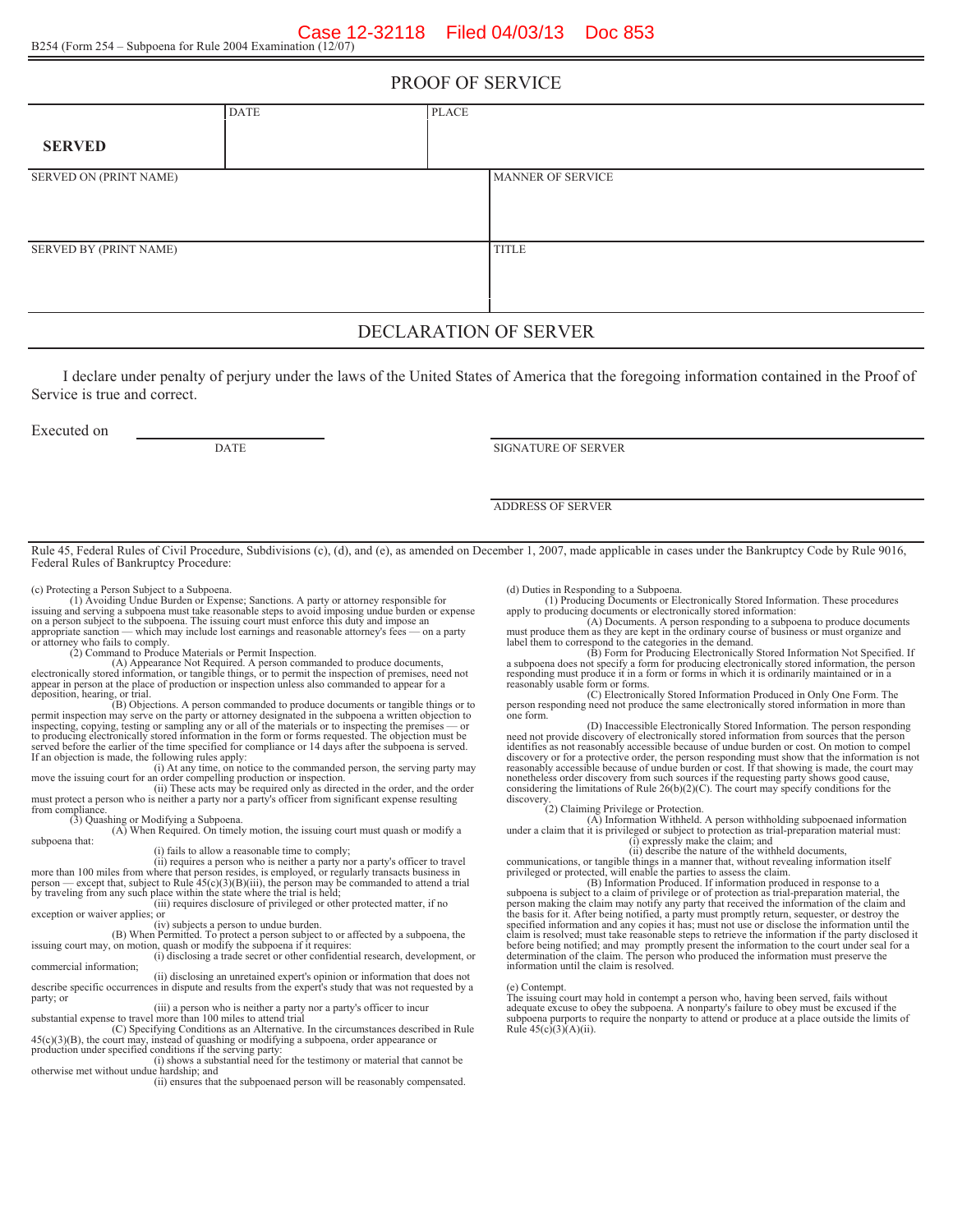## **ATTACHMENT A**

## **I. DEFINITIONS**

For purposes of these requests, the following definitions shall apply:

1. The term "Bond Insurance" means any insurance or other financial products offered by You in connection with municipal bond issuances or other types of municipal financing transactions.

2. The term "CalPERS" means the California Public Employees' Retirement System.

3. The term "Capital Markets Creditor" refers either individually or collectively to the following entities: (1) Assured Guaranty Corp. and Assured Guaranty Municipal Corp., including predecessor in interest Financial Security Assurance Inc.; (2) National Public Finance Guarantee Corporation, including Financial Guaranty Insurance Company and MBIA Inc. and its affiliates; (3) Franklin High Yield Tax Free Income Fund and Franklin Corporation High Yield Municipal Fund; and (4) Wells Fargo Bank, National Association, in its capacity as an indenture trustee.

4. The term "Communication" means, without limitation, all discussions, conversations, negotiations, agreements, understandings, meetings, telephone conversations, letters, notes, electronic mail, facsimile transmissions, memoranda, telegrams, advertisements, or other forms of information exchanged, whether oral, written, or electronic.

5. The term "Document" means, without limitation, writings of every kind, source, and authorship, both originals and oral non-identical copies thereof, in your possession, custody, or control, or known by you to exist, irrespective of whether the writing is one intended for or transmitted internally by you, or intended for or transmitted to any other Person, including, without limitation, any government agency, department, administrative entity, or personnel. The term shall include handwritten, typewritten, printed, photocopied, photographic, or recorded matter, as well as Electronically Stored Information. It shall include communications in words, symbols, pictures, sound recordings, films, tapes, and information stored in, or accessible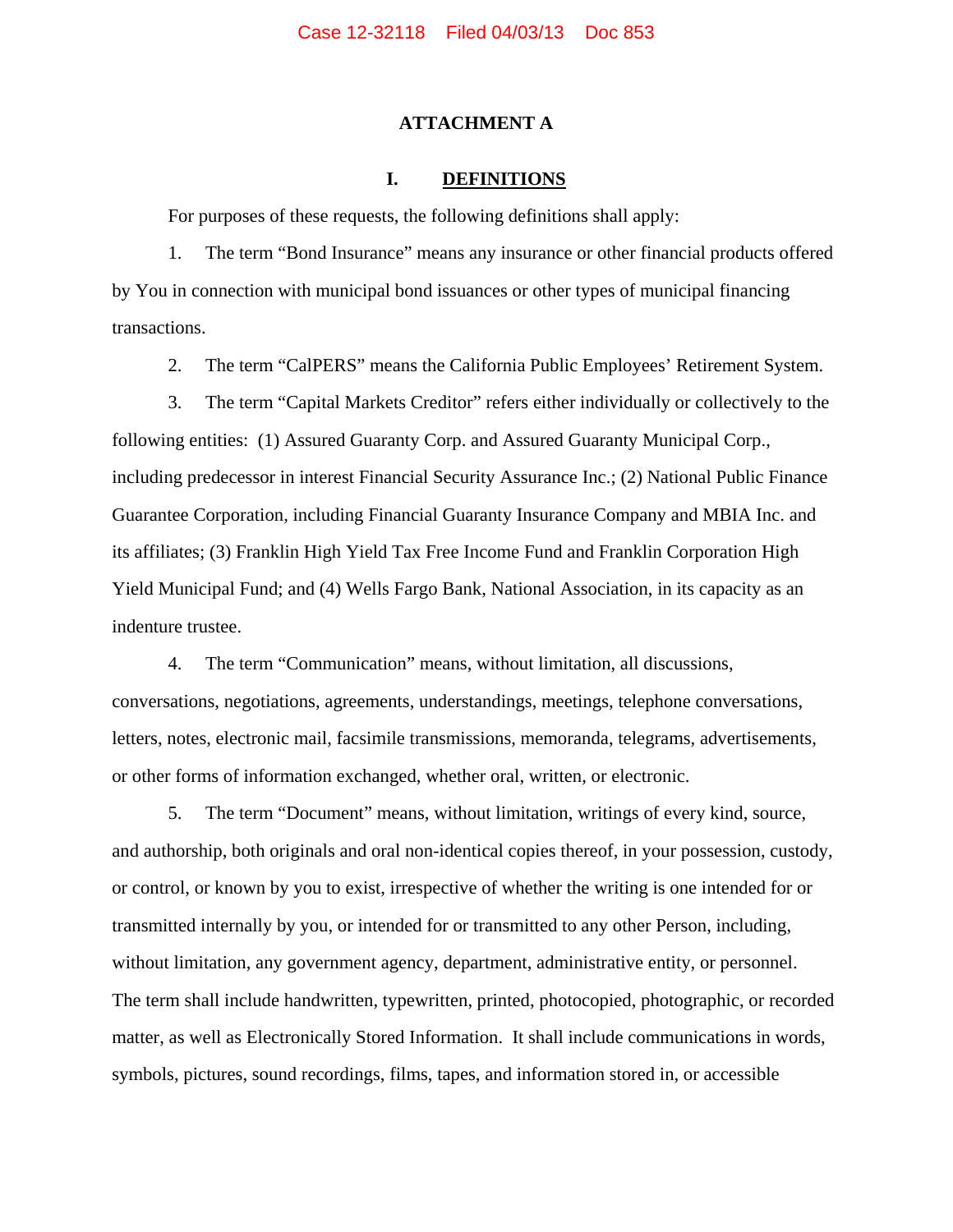through, computer or other information storage or retrieval systems, together with the codes and/or programming instructions and other materials necessary to understand and use such systems. For purposes of illustration, and not limitation, the term shall include: correspondence, including e-mail and facsimile transmissions; transcripts of testimony; letters; notes; reports; papers; files; books; other communications sent or received; diaries; calendars; logs, notes, or memoranda or telephonic or face-to-face conversations; drafts; work papers; agendas; bulletins; notices; circulars; announcements; instructions; schedules; minutes, summaries, notes, and other records and recordings of any conferences, meetings, visits, statements, interviews, or telephone conversations; bills, statements, and other records of obligations and expenditures; canceled checks, vouchers, receipts, and other records of payments; ledgers, journals, balance sheets, profit and loss statements, and other sources of financial data; analyses; statements; interviews; affidavits; printed matter (including published books, articles, speeches, and newspaper clippings); press releases; charts; drawings; specifications; manuals; brochures; parts lists; memoranda of all kinds to and from any Person, technical and engineering reports, evaluations, advice, recommendations, commentaries, conclusions, studies, testings, manuals, procedures, data, reports, and results; records of administrative, technical, and financial actions taken or recommended; and all other writings, the contents of which relate to, discuss, consider, or otherwise refer to the subject matter of the particular discovery requested.

6. "Electronically Stored Information" or "ESI" shall include sound recordings, images, and other data or data compilations stored in any medium from which information can be obtained, translated into reasonably usable form, including any original, reproduction, duplicates or earlier versions, whether or not containing material or non-material changes or alterations of earlier or duplicate versions of the ESI and whether or not in tangible or electronic form.

7. The term "Financial Condition" means the status of a Person's assets, liabilities and equity positions, often described in a financial statement.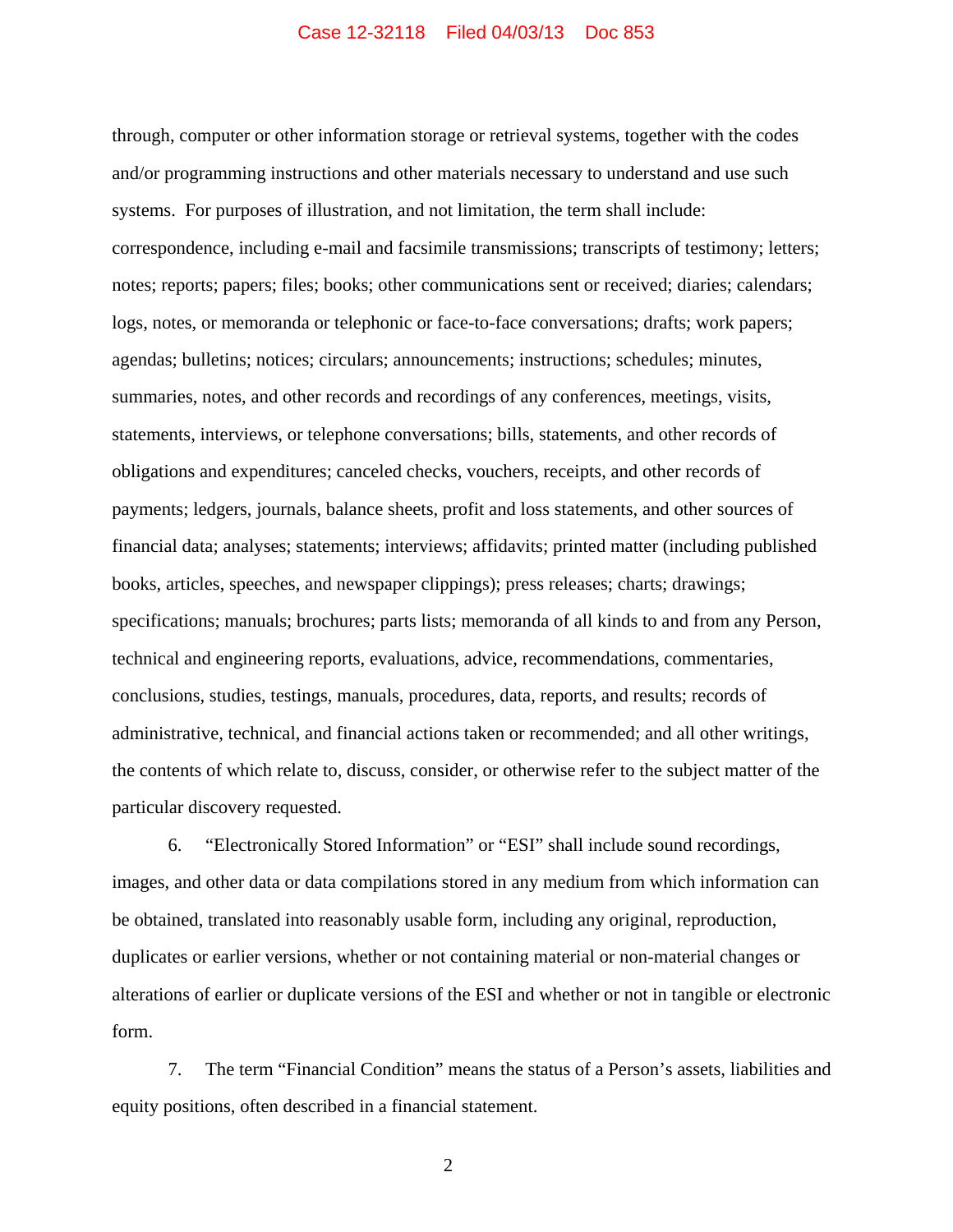8. The term "Insured Bonds" means the following municipal bond issues:

| Issue                                                                                                                         | Original<br><b>Principal</b><br>Amount |
|-------------------------------------------------------------------------------------------------------------------------------|----------------------------------------|
| 2004 - Redevelopment Agency of the City of Stockton<br>Revenue Bonds, Series 2004 (Stockton Events Center -<br>Arena Project) | \$47,000,000.00                        |
| 2004 – Stockton Public Financing Authority Lease<br>Revenue Bonds, Series 2004 (Parking and Capital<br>Projects)              | \$32,785,000,00                        |
| 2006 - Stockton Public Financing Authority 2006 Lease<br>Revenue Refunding Bonds, Series A                                    | \$13,965,000.00                        |

9. The term "Municipality" shall have the meaning provided in § 101(40) of title 11 of the United State Code,

10. The term "Person" includes any natural or legal person, including but not limited to any public entity, partnership, corporation, association, firm, trust, joint venture, agency, board, authority, commission, Municipality, or other such entity.

11. The term "Rating" means a credit rating provided by a Rating Agency, such as "AAA" or "Aaa."

12. The term "Rating Agency" means any bond rating agency, including Moody's Investors Service, Inc., a/k/a Moody's Analytics, Inc., a/k/a Moody's and/or its predecessors, their affiliates and licensors and Standard & Poor's Financial Services LLC, a subsidiary of The McGraw-Hill Companies, Inc, a/k/a S&P and/or a/k/a Standard & Poor's Ratings Services, and/or its predecessors, their affiliates, and licensors.

13. The term "Stockton" means the City of Stockton, California, together with its affiliated agencies or instrumentalities, employees, officers, agents, financial advisors or other professionals, and elected or appointed officials, including but not limited to (a) the Stockton City Council, any member of the City Council, together with its affiliated agencies or instrumentalities, employees, officers, agents, and elected or appointed officials; (b) the Stockton Public Financing Authority, together with its affiliated agencies or instrumentalities,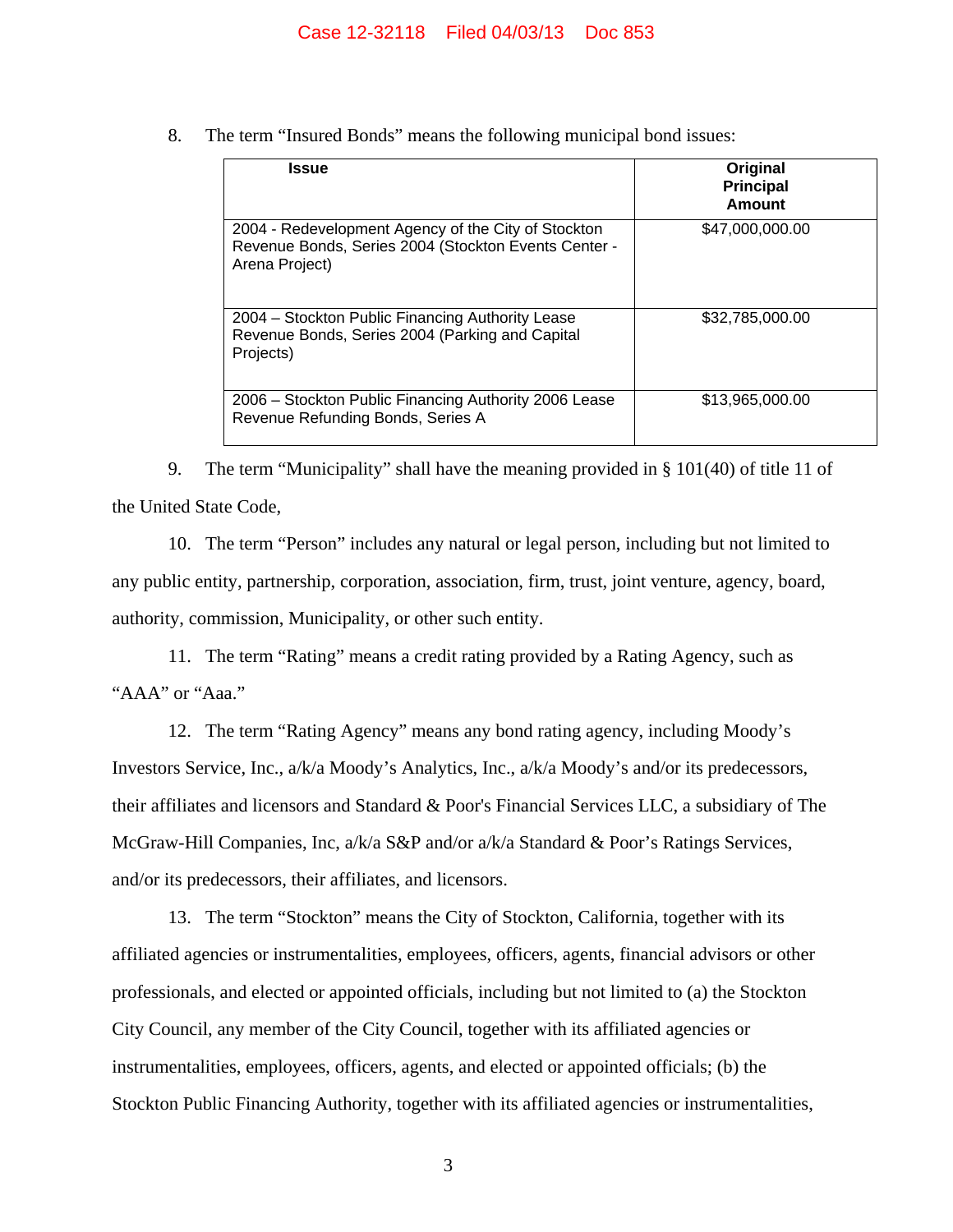employees, officers, agents, and elected or appointed officials, and (c) the Redevelopment Authority of the City of Stockton, together with its affiliated agencies or instrumentalities, employees, officers, agents, and elected or appointed officials.

14. The term "Stockton Chapter 9 Case" refers to In Re City of Stockton, Case No. 12- 32118 (Bankr. E.D. Cal.).

15. "Underwriter" means any securities dealer involved in any way in bringing or attempting to bring any municipal bonds or other municipal financial products to market.

16. "You" and "Your" means National Public Finance Guarantee Corporation and all of its agents, employees, representatives, beneficiaries, attorneys, advisors, predecessors in interest, successors, assigns, officers, directors, partners, shareholders, associates, members, parents, subsidiaries, and affiliates.

## **II. INSTRUCTIONS**

1. The words "and" and "or" shall be construed conjuctively or disjunctively as necessary to make the request inclusive rather than exclusive.

2. The word "any" means all and the word "all" means any. The words "any" and "all" shall be construed as necessary to make a request inclusive rather than exclusive.

3. The terms "referring to," "relating to," "regarding," and "concerning" as used herein are to be broadly construed and shall mean, without limitation, comprising, constituting, reflecting, regarding, containing quantitative data relating to, pertaining to, commenting upon, indicating, showing, describing, evidencing, discussing, mentioning, embodying, supporting, or computing.

4. The terms "including," "include" or "includes" mean including without limitation.

5. Any noun used in the singular form shall be construed and applied so as to include the plural form also, and vice versa.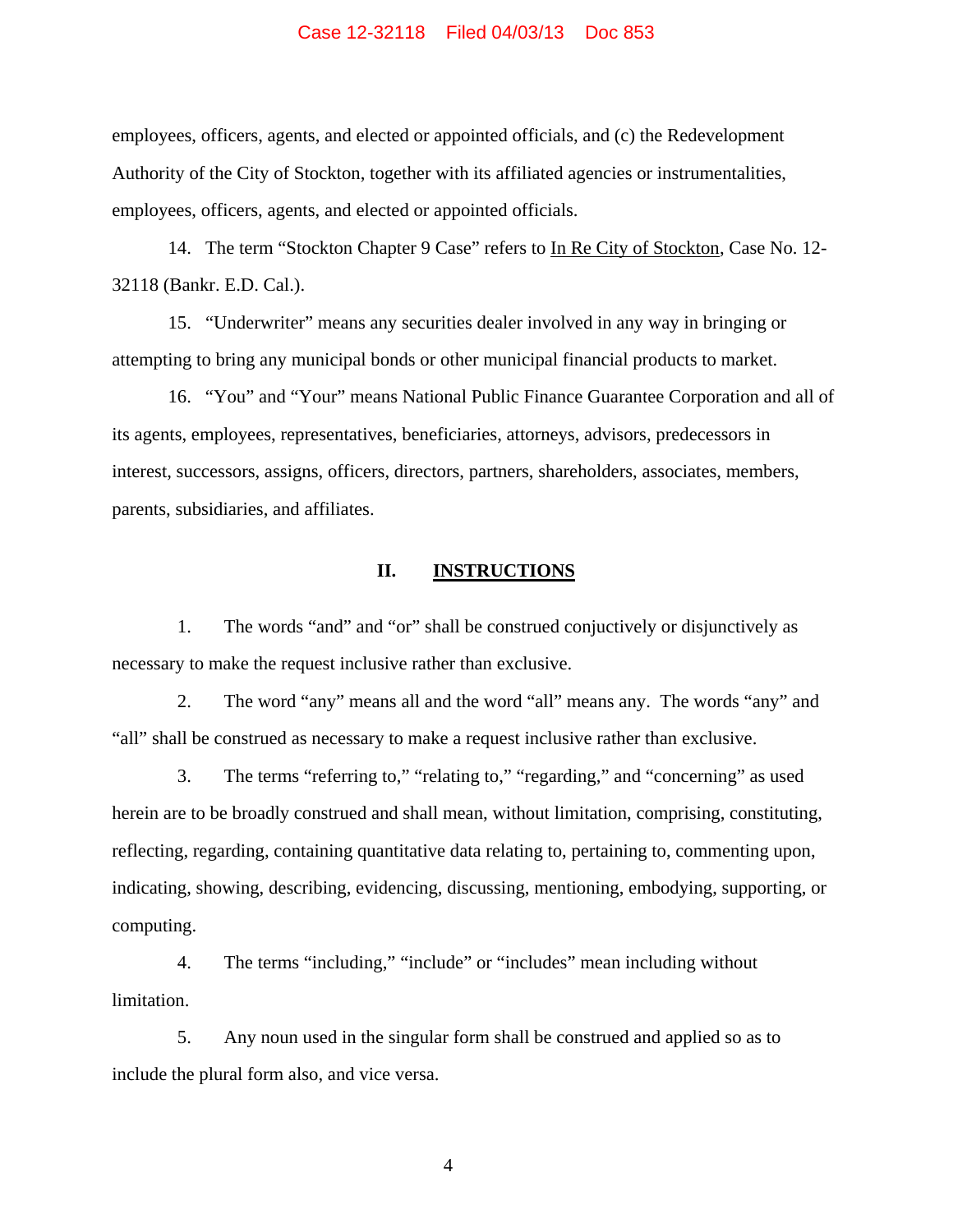6. Each Document request should be considered as including a request for separate production of all copies, drafts, and prior or superseded versions of the Document that differ in any respect from the original or from each other (e.g., by reason of differences in form or content or by reason of handwritten notes or comments having been added to one copy of the Document but other copies). If Documents responsive to any request herein have previously been produced by You in response to a discovery request issued by Stockton in the Stockton Chapter 9 Case, such Documents do not need to be produced again in response to the requests herein; provided, however, Your response should make it clear that You have previously produced to Stockton any or all Documents responsive to a particular request herein and provide the bates numbers for each such document.

7. In responding to this subpoena, You are requested to produce all Documents in Your possession, custody, or control, wherever located, including any Document available to You upon request from Your parents, affiliates, subsidiaries, employees, officers, directors, attorneys, accountants, advisors, consultants, private investigators, or other agents or persons acting or purporting to act on Your behalf.

8. All Documents produced in response to this subpoena should be produced as maintained in the ordinary course of business. Your responses should indicate, by bates number or other appropriate means, which Documents are responsive to each Document request.

9. Responsive ESI shall be produced in single page Tagged Image File Format ("TIFF") with multi-page optical character recognition ("OCR") in accordance with the K&L Gates Production Requirements for Native Documents (Appendix A) and the K&L Gates production Requirements for TIFFed Documents (Appendix B). Responsive hard copy documents shall be produced in TIFF format in accordance with Exhibit B. Spreadsheets and other structured data (i.e., database files) shall be produced in native format.

10. If any part of a Document is responsive to any request herein, produce the entire Document, including any attachments or exhibits.

11. If You are not producing any Documents in response to any of the requests

 $\overline{5}$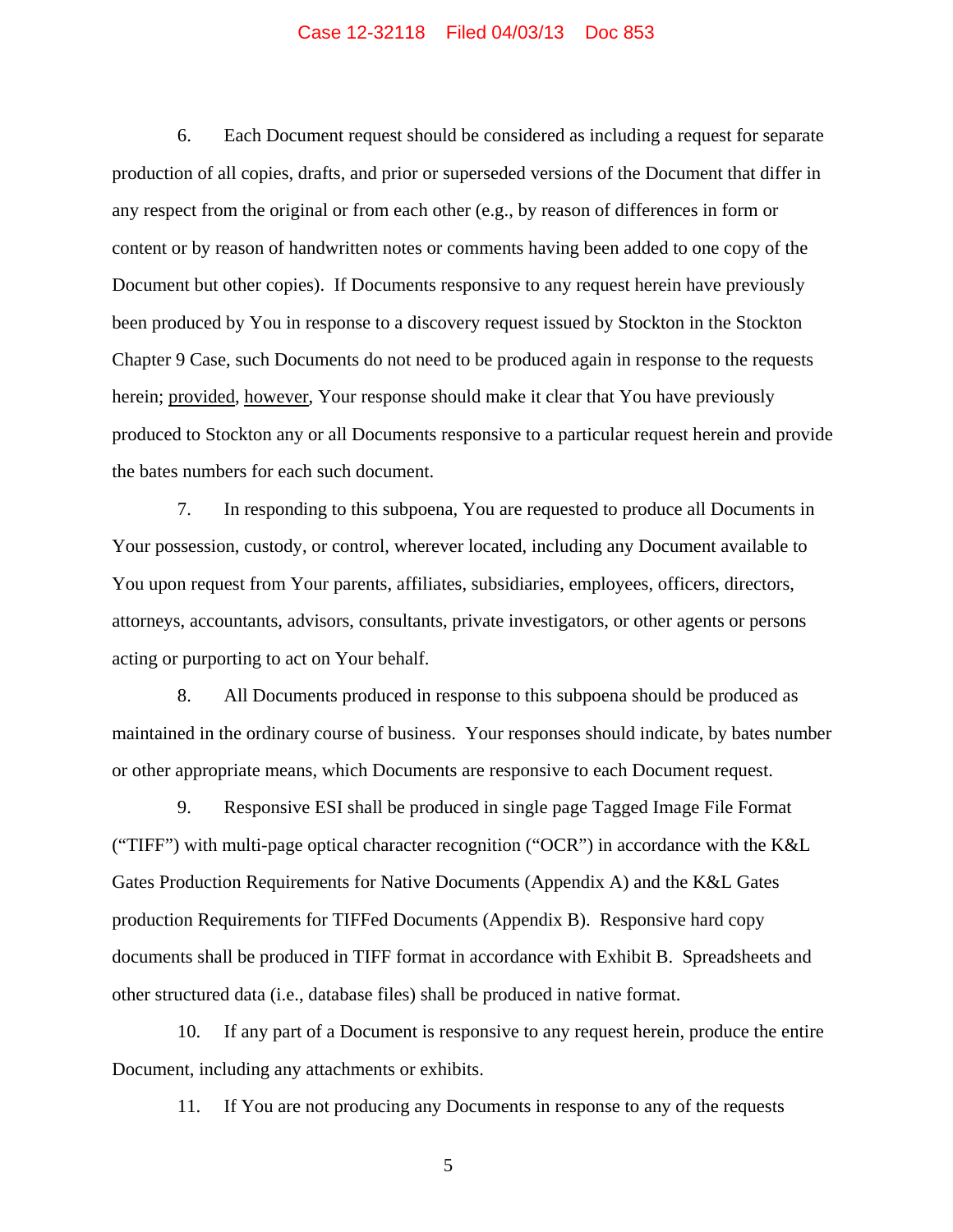herein, Your response should make it clear that You are not producing any Documents in response to that request.

12. If You seek to withhold any Documents on an assertion of privilege, You must provide a statement of the claim of privilege and all facts relied upon in support of that assertion, along with a privilege log listing all Documents withheld or redacted on grounds of privilege, with the log entry for each withheld or redacted d Document listing the author of the Document, all recipients of the Document (whether directly or via a 'cc' or 'bcc'), the date of the Document's creation, the title of the Document, a description of the Document sufficient to evaluate the claim of privilege asserted, and the nature of the privilege(s) asserted (*e.g.,* attorney-client privilege, work product, etc.).

13. If only a part of a request is objectionable, the response shall identify with particularity any Document or other tangible thing falling within any category of item in the request to which an objection is being made, and shall set forth clearly the extent of and the specific ground for the objection.

14. Each request shall be construed independently, and no request shall be viewed as limiting the scope of any other request.

15. Unless a different time is specified, the relevant time period for each request is June 1, 2002, through the date of this subpoena.

#### **III. DOCUMENTS REQUESTED**

1. Any Documents evidencing or constituting a Communication between and among You and any of the following: (i) Stockton, (ii) any Underwriter; (iii) any Ratings Agency; and (iv) Capital Markets Creditor concerning the Insured Bonds or Bond Insurance for the Insured Bonds, including transcripts, closing books, marketing materials, solicitations to provide Bond Insurance on the Insured Bonds, or meeting transcripts.

2. All Documents and/or Communications concerning the actual, expected, and possible impact of insurance on the Rating of the Insured Bonds or interest rates payable on the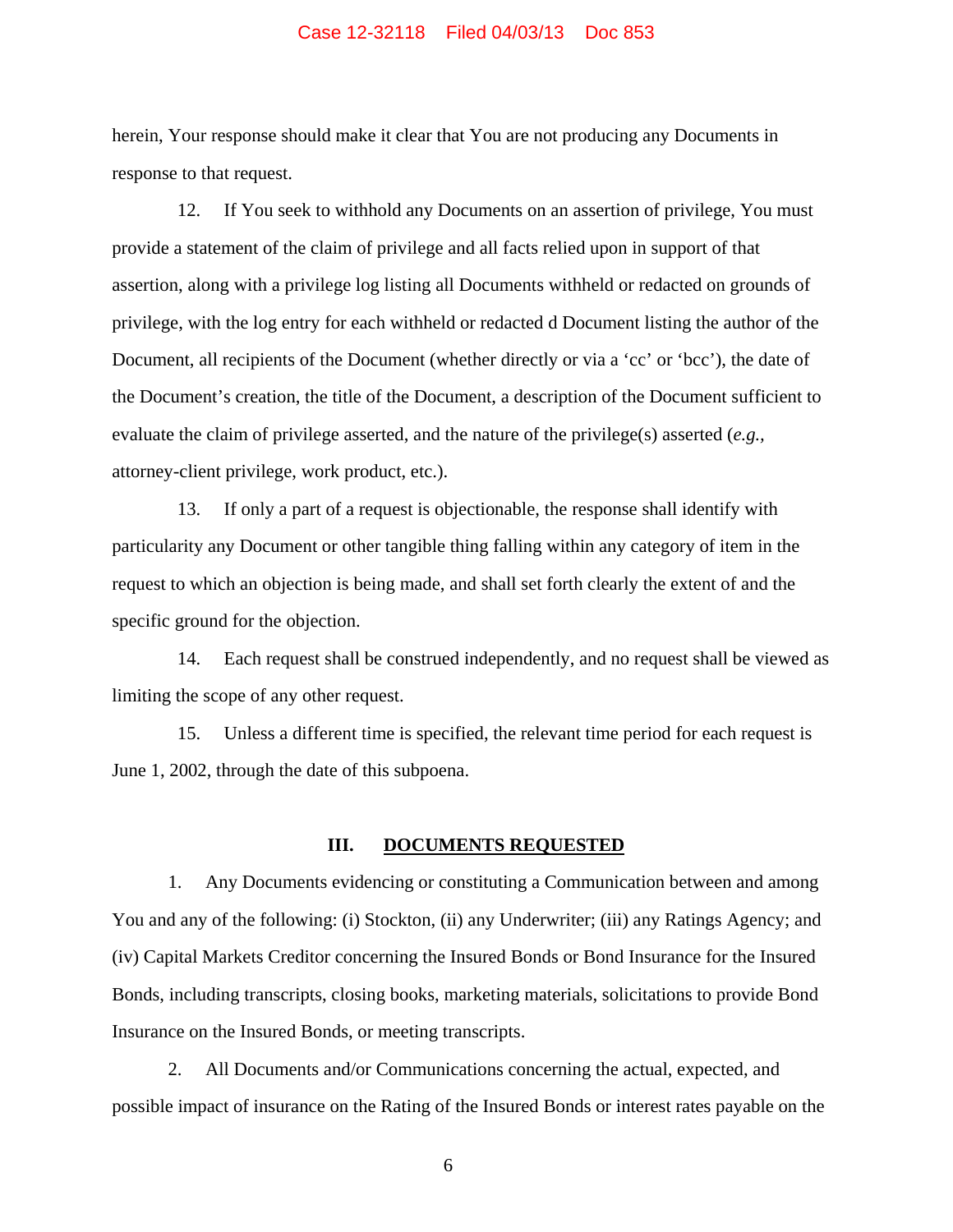Insured Bonds, including, without limitation, Documents concerning the "shadow rating" of the Insured Bonds, reflecting potential Ratings in the absence of Bond Insurance, or the Rating of municipal bonds as compared with corporate bonds.

3. All Documents concerning Your Financial Condition, including financial statements, tax returns, earnings reports, 10-K and 10-Q filings, investor prospectuses, annual and quarterly statutory reports, operating supplements, and analyses related thereto.

4. All Documents and/or Communications that refer or relate to Your marketing of Bond Insurance generally (*i.e.,* not limited to the Bond Insurance provided with respect to the Insured Bonds), including copies of the actual materials and any drafts of or Communications relating to any such materials.

5. Any Documents evidencing any payments made by You to any Person relating to the Insured Bonds.

6. All Documents evidencing or constituting a Communication or statement, formal or informal, between You and any Person, including any Capital Markets Creditor, other than Stockton, including news media, regarding or concerning the Insured Bonds, CalPERS, the Stockton Chapter 9 Case, or "zero loss" contingencies.

7. All Documents reflecting, evidencing, or analyzing the risk of default by Stockton on any of the Insured Bonds, including any Documents concerning (i) the financial condition of Stockton; (ii) Your analyses of the potential need to make any payments on claims on the Insured Bonds; (iii) Your analyses of the potential need to draw from any reserve on account of the Insured Bonds; (iv) Your underwriting, supporting analyses, and diligence with respect to the Insured Bonds and Bond Insurance; (v) Your surveillance reviews and minutes of any surveillance committee and/or loss committee meetings concerning the Insured Bonds; (vi) actual or potential payment deferrals by Stockton with respect to the Insured Bonds; and (vii) the Financial Condition and/or investment portfolio of CalPERS.

8. All Documents reflecting all payments, including projected payments, to or for the benefit of the holders of the Insured Bonds.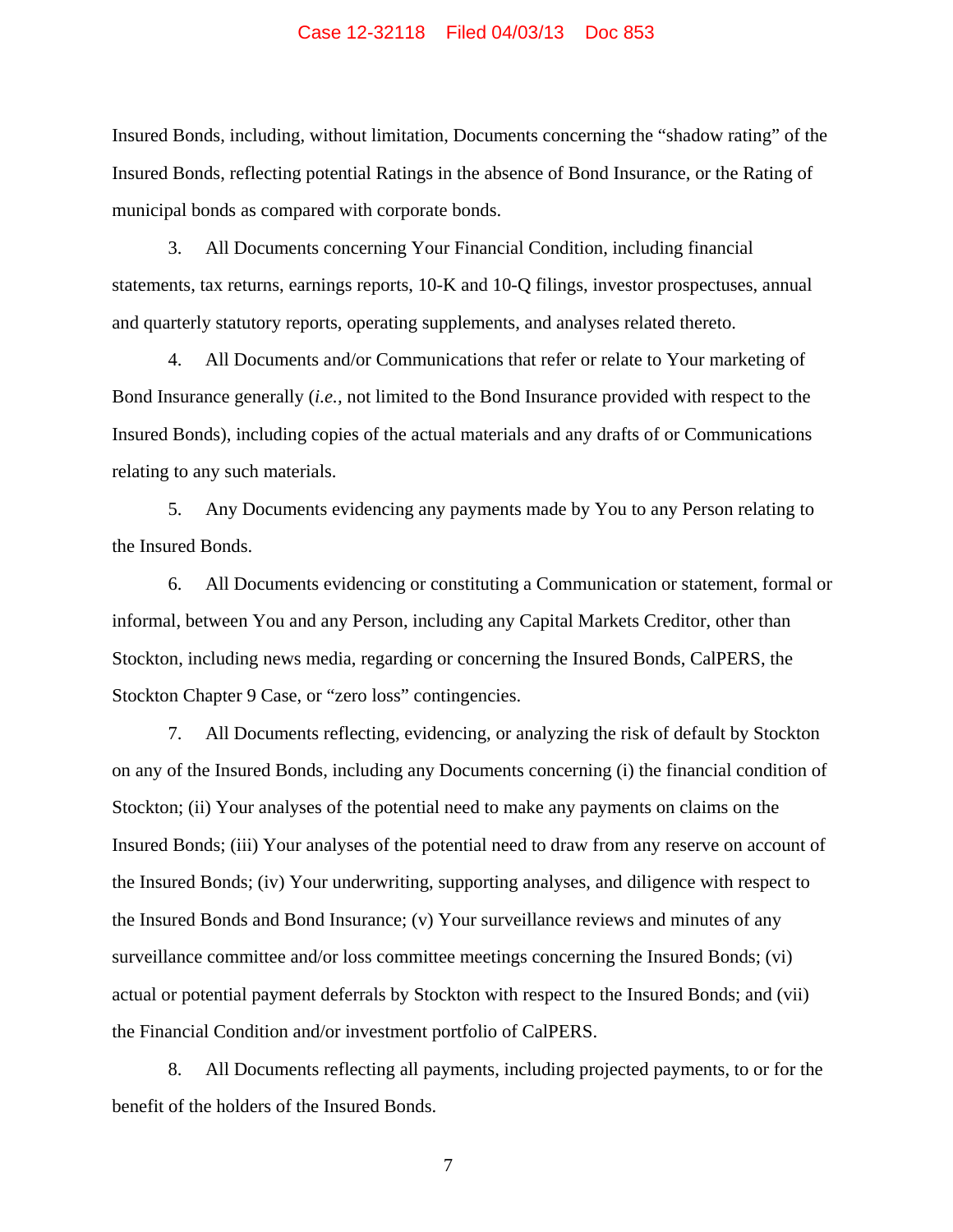9. Any court judgments concerning the Insured Bonds.

10. All Documents reflecting any review or analysis of the liability of Stockton or any municipality in California to CalPERS, but not limited to, any analysis of the priority of CalPERS' claim in a chapter 9 bankruptcy filed by Stockton or any municipality in California.

11. All Documents concerning Your claims and rights in the Stockton Chapter 9 Case or any other chapter 9 municipal bankruptcy case.

12. All Documents reflecting the exposure of any Person that provides Bond Insurance to subprime mortgages, mortgage-backed securities (MBS) or collateralized debt obligations (CDOs).

13. All Documents reflecting or relating to the Rating of any Person that provides Bond Insurance or the Rating of any Insured Bond from any Rating Agency and the basis for any such Rating.

14. Any distribution lists prepared in relation to the Insured Bonds.

15. All Documents constituting or concerning communications between or among You, any Underwriter or any Rating Agency regarding the Rating of municipal bonds as compared with corporate bonds.

16. All Documents regarding or relating to Communications between You and any municipal, state, or federal elected officials, staffers, committees, agencies, or administrative bodies concerning public employee pensions.

17. All Documents relating to the decision by You not to modify adjust or reduce Stockton's obligations to You, including Communications between or among You, any Underwriter and/or any Capital Markets Creditor regarding modifying, adjusting or reducing Stockton's obligations to You.

18. All Documents provided to, or relied upon in any way by, any expert that You have retained in this matter, including but not limited to draft expert reports and/or calculations.

19. All Communications between You and any expert that You have retained in this matter that relates in any way to this proceeding.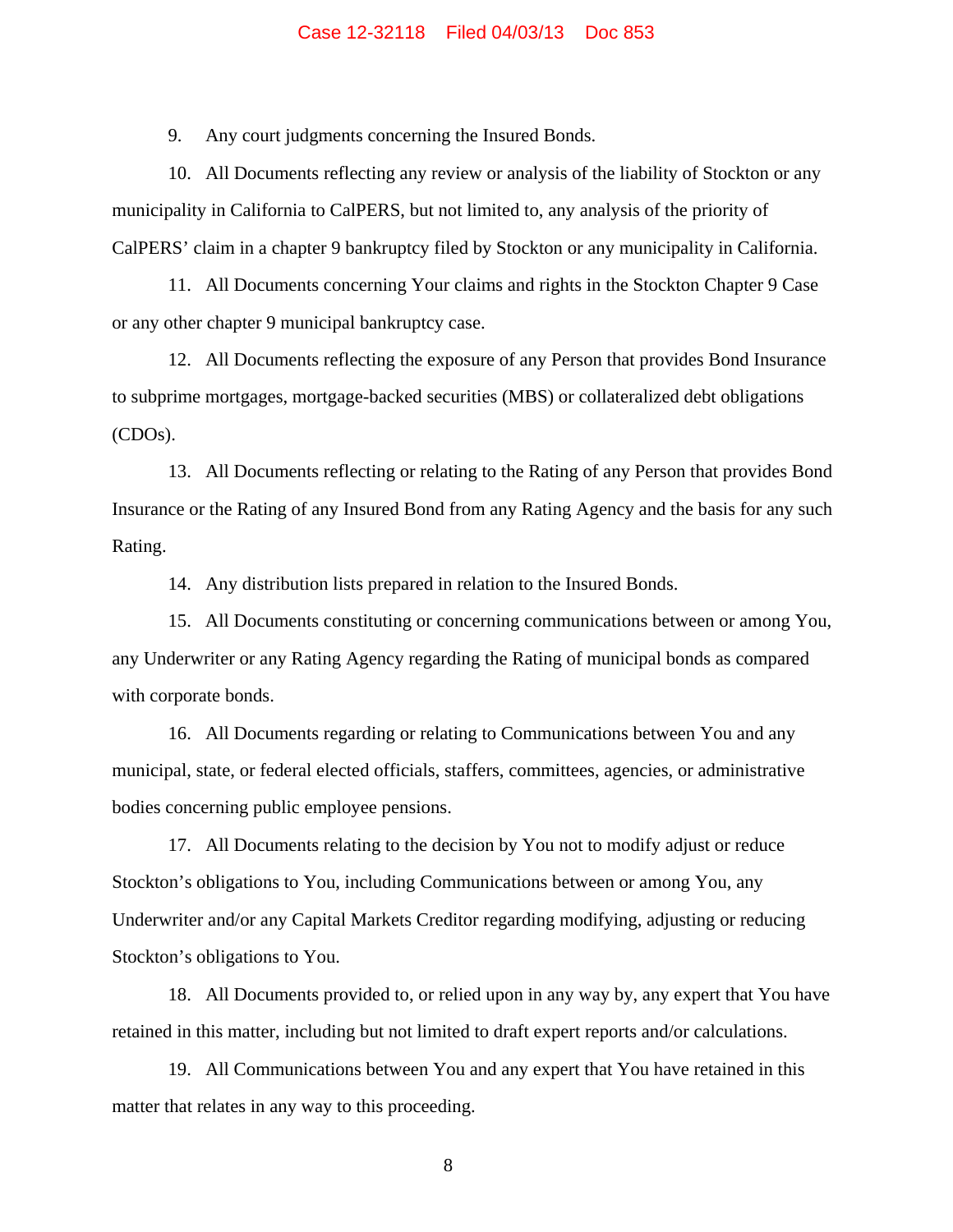20. A listing or other Documents that identify: (i) all bond insurance policies that You have ever (*i.e.,* including the time-frame prior to June 1, 2002) offered or provided with respect to bonds issued by any Municipality other than Stockton; (ii) the premiums charged for all bond insurance policies ever issued by You with respect to bonds issued by any Municipality other than Stockton; and (iii) all claims ever paid by You under any insurance policies issued with respect to bonds issued by any Municipality other than Stockton

21. A listing of Documents that identify all bond insurance policies, including those issued by You, that relate in any way to pension obligations.

22. To the extent permissible under applicable court rulings, all Documents relating to Your participation in the AB 506 Mediation Process, including all Communications between You and any Person, including Stockton and/or Capital Markets Creditors, regarding the AB 506 Mediation Process, or Documents regarding discussions or negotiations about Stockton's obligations to You.

23. A list of all current and former members of Your Board of Directors and Executive Committee, and list of all compensation, including salary, incentives, benefits, and bonuses, paid to each member of your Board of Directors and Executive Committee on a year-by-year basis.

24. Communications with any Municipality, Underwriter and/or other Person, including but not limited to any Capital Markets Creditor, regarding any chapter 9 bankruptcy proceeding.

25. All Documents constituting or evidencing a transcript of any investor calls at which Stockton, the Insured Bonds, or any chapter 9 bankruptcy proceeding were discussed.

26. Any listing or other Documents identifying any chapter 9 bankruptcy proceeding in which You have or previously had a potential claim, whether or not such claim was formally asserted.

27. All Documents relating to any litigation brought by You, directly or indirectly, against Stockton.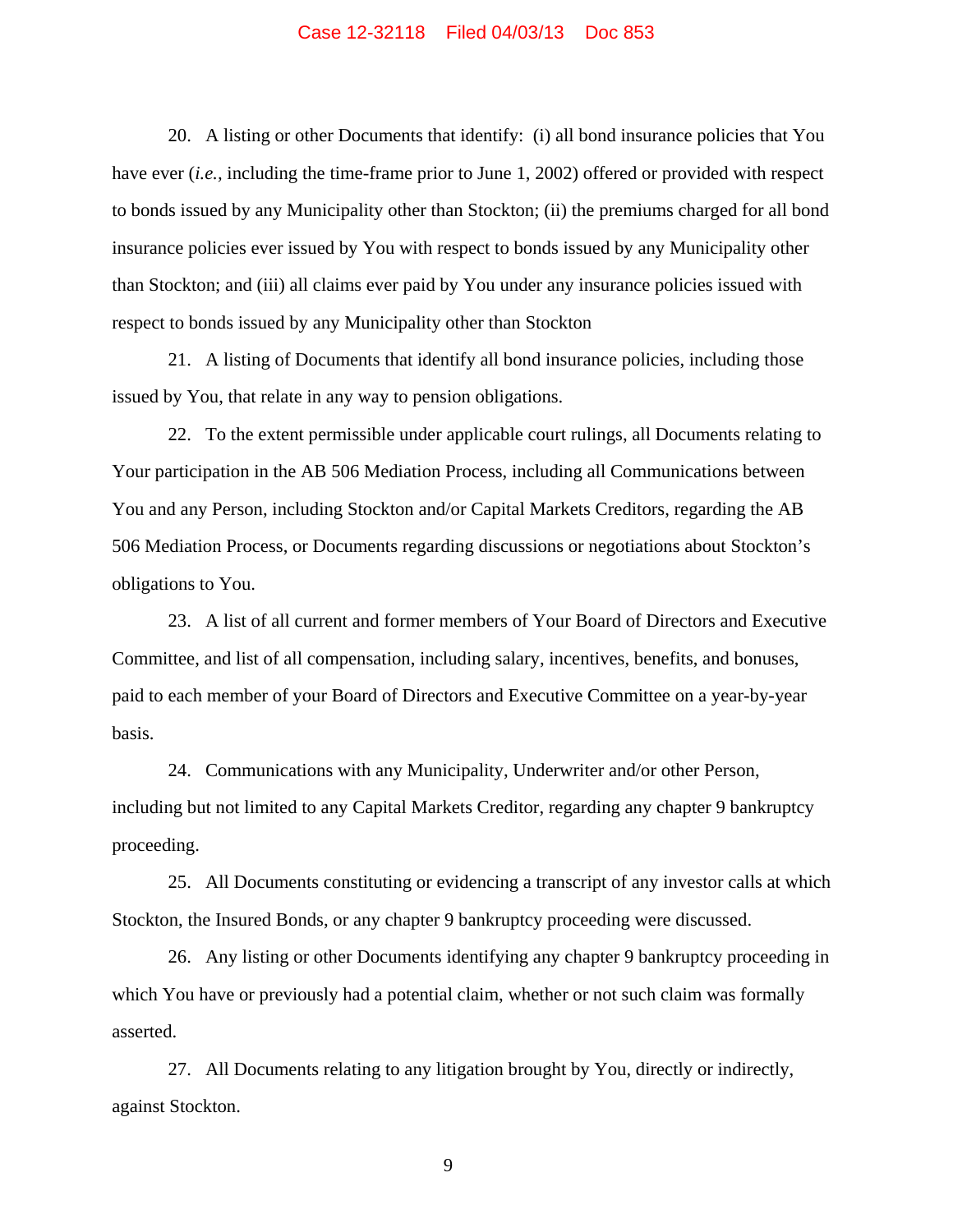28. All minutes from meetings of Your Board of Directors or Your Executive Committee in which pensions or chapter 9 bankruptcies, including but not limited to the Stockton Chapter 9 Case, were discussed.

29. All Documents relating to Your contention that CalPERS is the largest creditor in the Stockton Chapter 9 Case.

30. All Documents relating to Your understanding of the term "impairment" as You have used it with respect to CalPERS.

31. All Documents relating to Your contention that You are being treated "unfairly" in the Stockton Chapter 9 Case.

32. All Documents relating to any statements made by any member of Your Board of Directors or Executive Committee regarding pensions.

33. All Documents relating to any review or analysis by You of Your expected recovery in the Stockton Chapter 9 Case, with and without impairment of CalPERS.

34. All Documents reflecting any review or analysis by You of Stockton's ability to adopt an alternative defined benefit plan.

35. All Documents relating to your decision to not pay for any costs of the AB 506 Mediation Process as required by Cal Gov Code §53760.3(s).

36. An organizational chart showing Your relationship with any parent, subsidiary, sister, or otherwise affiliated entity.

37. All Documents constituting formation documents for any of Your parent, subsidiary, sister, or otherwise affiliated entities.

38. All Documents relating to analysis of the revenue or value of any collateral securing Stockton's obligations under the Insured Bonds.

39. All Documents relating to Your contention that CalPERS is a "similarly-situated creditor" to You.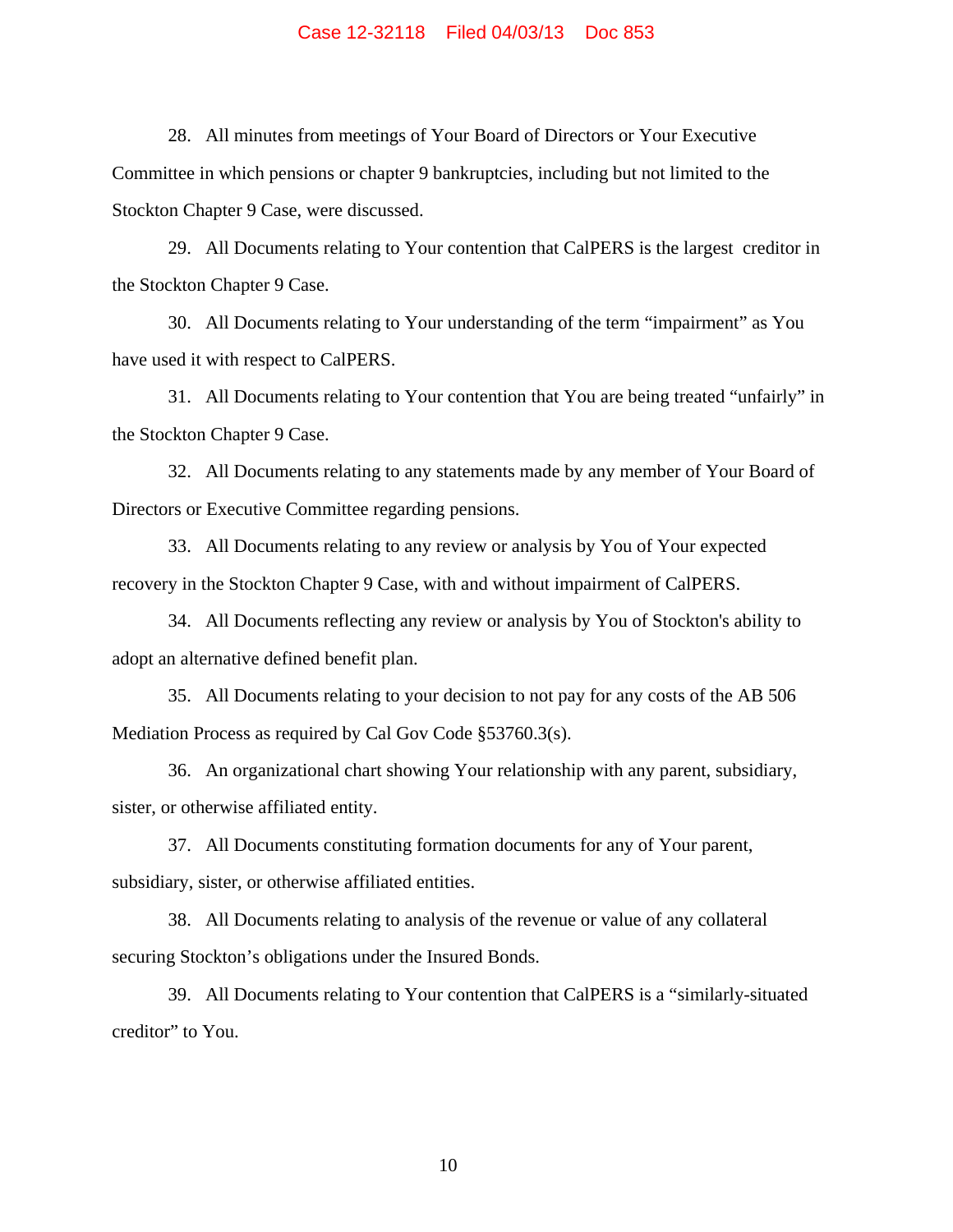# Appendix A

# K&L Gates Litigation Support Tool Requirements Ringtail/Concordance

# 1) Data Format

ALL received data must adhere to the following:

- Group 4 single page TIFFs with .OPT file supplied for loading images
- OCR must be supplied as multi page text files named after BEGDOC. Text files will reside in the same folder as their corresponding images
- Processed natives will be provided and named after BEGDOC. Native files will reside in the same folder as their corresponding images
- The DAT file delimiters will be:

| Comma   | (020)  |  |
|---------|--------|--|
| Quote   | b(254) |  |
| Newline | @(174) |  |

# **2) .DAT file**

# **Standard fields to be provided in the DAT file will be:**

| <b>DOCID</b>        | Text         | 60           | Vendor generated tracking number                                    |
|---------------------|--------------|--------------|---------------------------------------------------------------------|
| <b>PARENTID</b>     | Text         | 60           | The parent's DOCID is reflected in the children's PARENTID field    |
| <b>BEGDOC</b>       | Text         | 60           | BEGINNING "soft" control number - does not appear on the image      |
| <b>ENDDOC</b>       | Text         | 60           | ENDING "soft" control number - does not appear on the image         |
| <b>ATT</b>          | Numeric      | 50           | Number of attachments contained by parent                           |
| <b>ATTRANGE</b>     | Paragraph 16 |              | Soft "family" range for docs with attachments: will combine BEGATT- |
| <b>BEGATT</b>       | Text         | 60           | Beginning "soft" number of family range                             |
| <b>ENDATT</b>       | Text         | 60           | Ending "soft" number of family range                                |
| <b>IMAGERANGE</b>   | Paragraph 16 |              | Document range                                                      |
| <b>FILEORSUB</b>    | Paragraph 16 |              | Subject from email or Filename of attachment                        |
| <b>EXTENSION</b>    | Text         | 60           | File type extension                                                 |
| <b>FILESIZE</b>     |              | Numeric 10 0 | File size in Bytes                                                  |
| <b>DESCRIPTION</b>  | Text         | 60           | Document type: message, spreadsheet, bitmap graphics, etc.          |
| <b>DOCDATE</b>      | Date         | M            | MM/DD/YYYY. Email sent date or document creation date (if valid)    |
| <b>LASTMODIFIED</b> | Date         | M            | MM/DD/YYYY. Last modified date                                      |
| <b>LASTACCESSED</b> | Date         | М            | MM/DD/YYYY. Last accessed date                                      |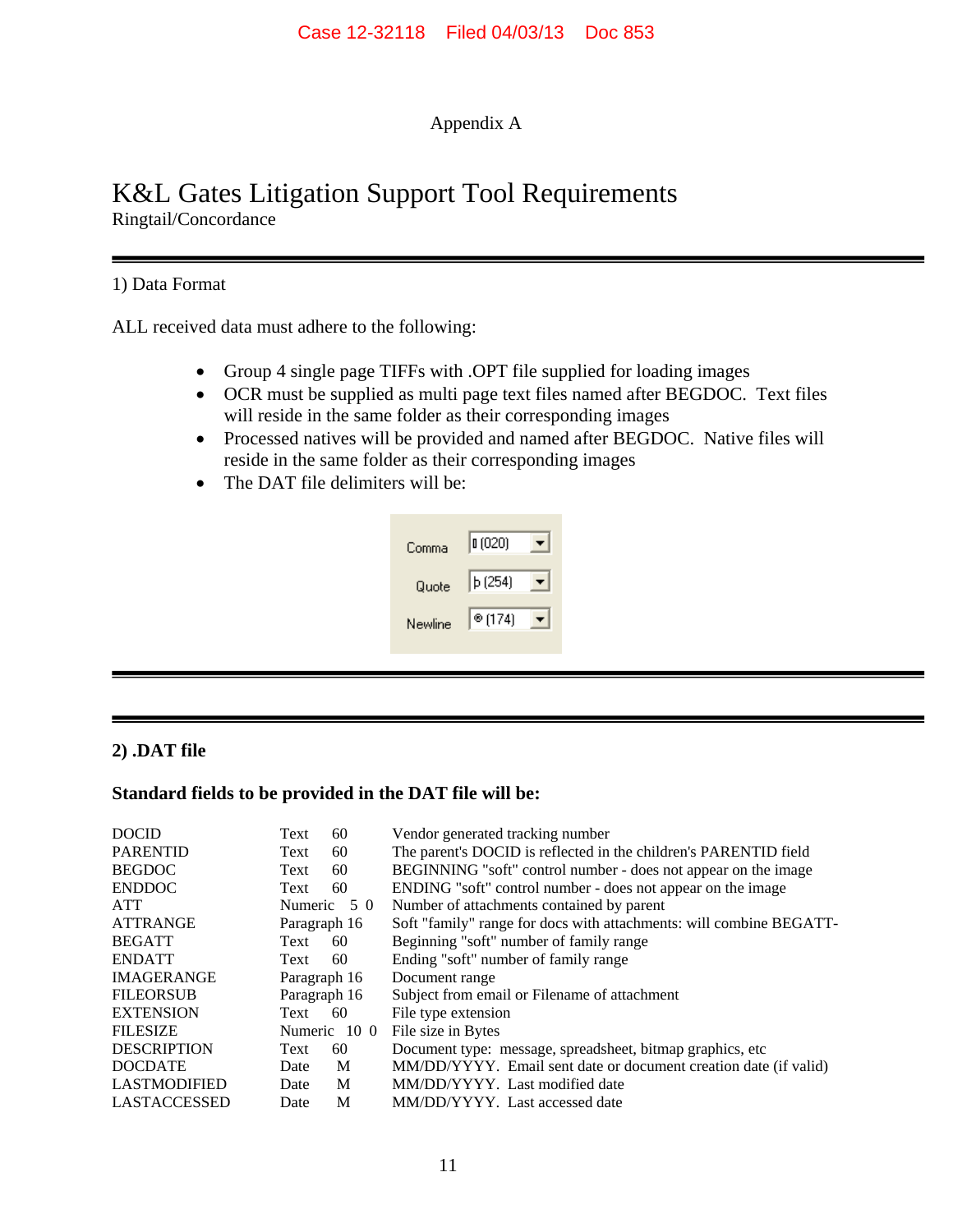| <b>CUSTODIAN</b>    | Paragraph 16 | Custodian info                                     |
|---------------------|--------------|----------------------------------------------------|
| <b>AUTHOR</b>       | Paragraph 16 | Author of stand-alone document                     |
| <b>TITLE</b>        | Paragraph 16 | Title of stand-alone document                      |
| <b>PAGECOUNT</b>    | Numeric 5 0  | Number of processed pages                          |
| TO.                 | Paragraph 16 | Recipient(s)                                       |
| <b>FROM</b>         | Paragraph 16 | Author                                             |
| CC                  | Paragraph 16 | Copyee(s)                                          |
| <b>BCC</b>          | Paragraph 16 | Blind CC                                           |
| <b>SUBJECT</b>      | Paragraph 16 | Re or Subject line                                 |
| <b>RECEIVEDDATE</b> | M<br>Date    | MM/DD/YYYY. Date email received                    |
| <b>DATESENT</b>     | M<br>Date    | MM/DD/YYYY. Date email sent                        |
| <b>VENDORPROD</b>   | Paragraph 16 | Title of Media volume produced to K&L Gates        |
| <b>DOCSOURCE</b>    | Paragraph 16 | Original path of native file.                      |
| <b>MEDIANAME</b>    | Paragraph 16 | PST name/name of email container of processed data |
| MSG UID             | Paragraph 16 | Extracted message UID information                  |
| EX PATH             | Paragraph 16 | Extracted path                                     |
| MD5 Hash            | Paragraph 16 | MD5 Hash value                                     |
|                     |              |                                                    |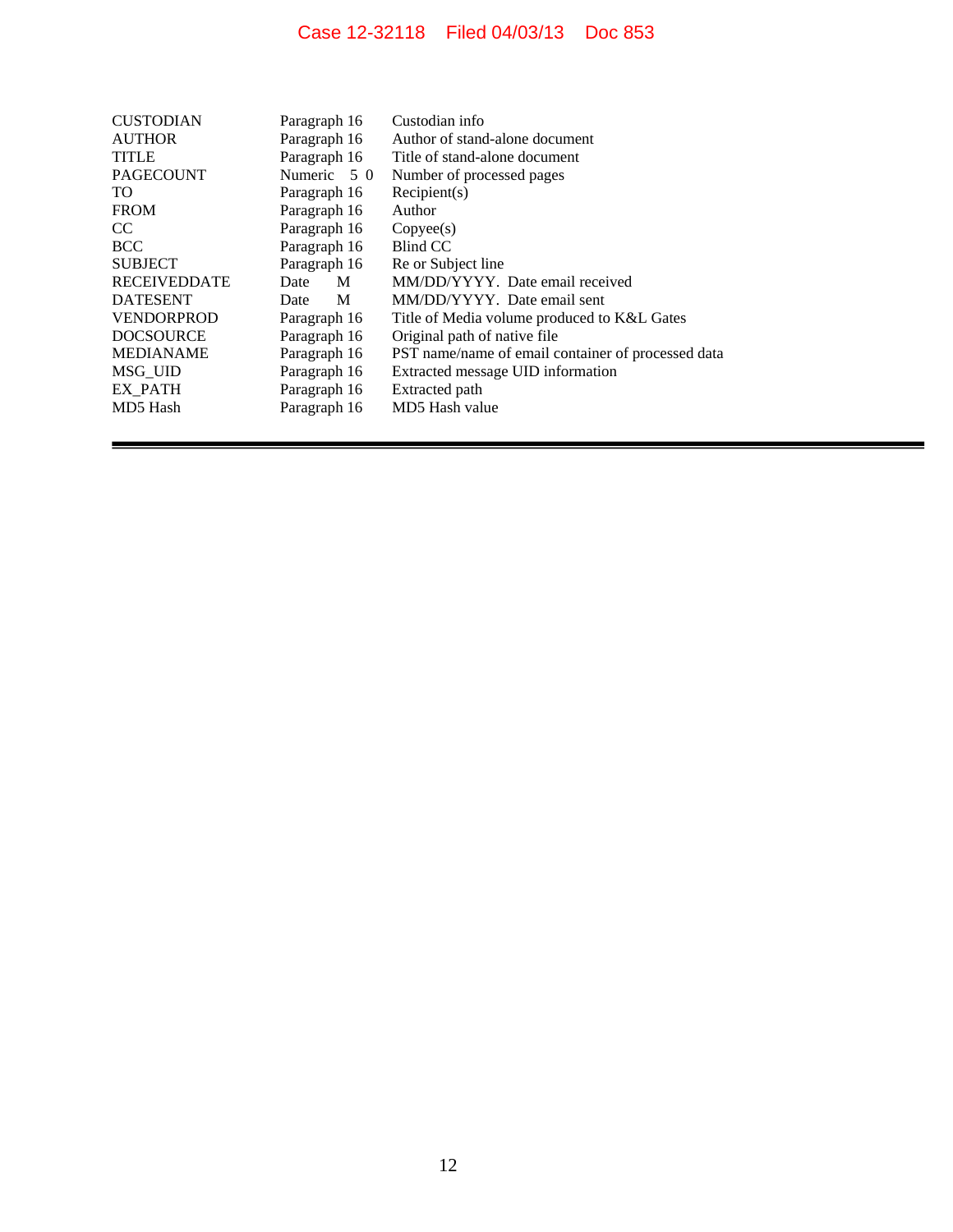# **3) .OPT file**

Please provide an Opticon (.OPT) file that contains the full path and related BEGDOC number for each image as shown below. The OPT should also include the standard OPT format document composition notation:

For example :

**TEST-00000001,TEST\_001,\IMAGES\TEST\_001\IMAGES\001\TEST-00000001.tif,Y,,,2 TEST-00000002,TEST\_001,\IMAGES\TEST\_001\IMAGES\001\TEST-00000002.tif,,,,** 

Folder structure shown below. DATA folder contains the DAT and OPT files. IMAGES folder contains the native files, multi-page OCR .txt files, and single-page .tif image files.